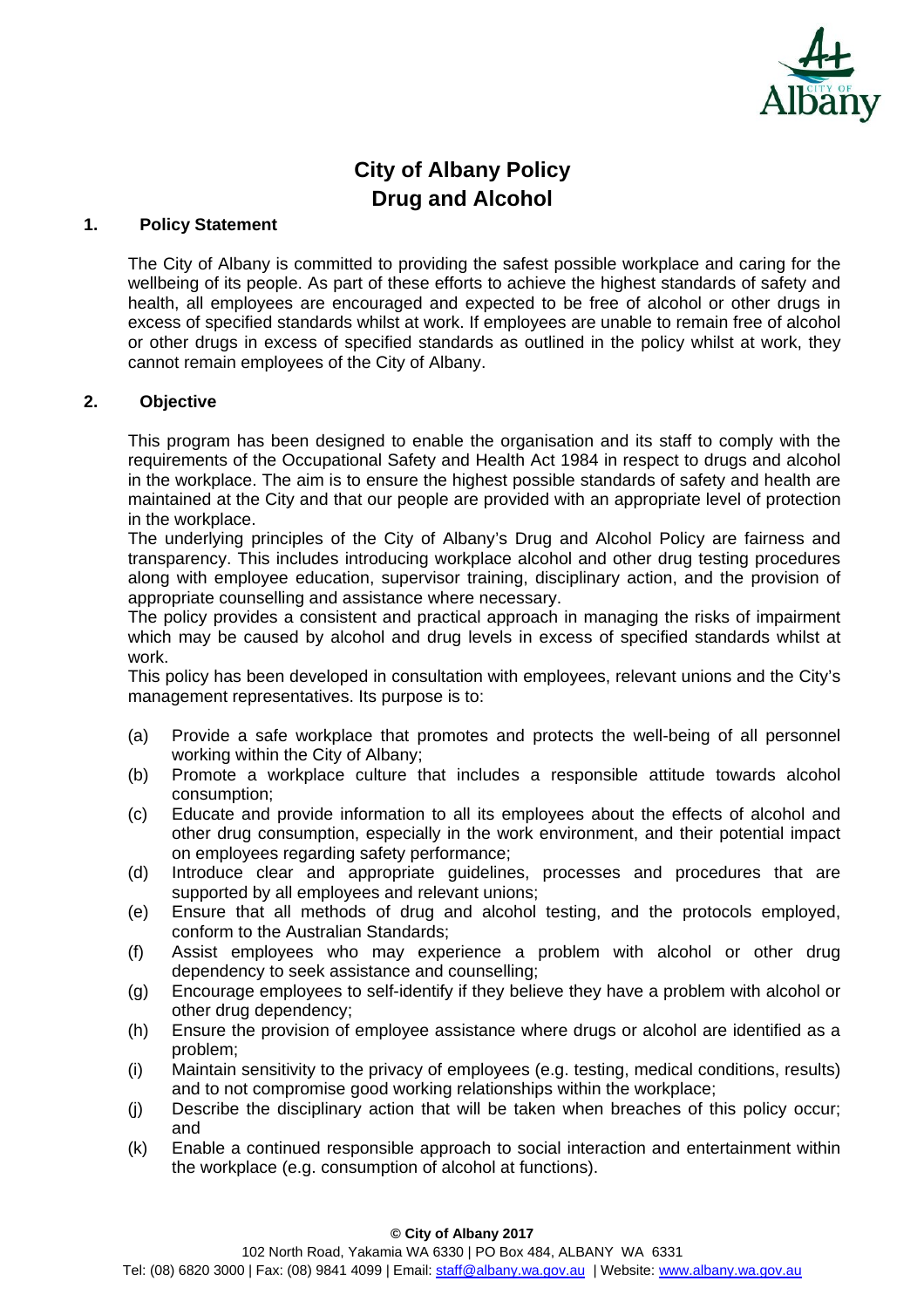# **3. Scope**

This policy applies to all workers at all City of Albany worksites, with breaches of this policy treated as misconduct or serious misconduct where deemed appropriate.

What constitutes a 'worker' within the business?

- Employee
- Contractor
- **Subcontractor**
- **•** Outworker
- Apprentice
- Trainee
- Student gaining work experience
- Volunteer

#### **4. Impairment Factors In the Workplace**

Impairment is an inability to safely undertake tasks at your normal level of concentration and performance. Anyone who is impaired, no matter what the cause, should not be involved in any task in the workplace.

It is important to recognise that impairment can be associated with a range of factors including, but not limited to the following:

- (a) Fatigue;
- (b) Alcohol abuse;
- (c) Drug use;
- (d) Psychological (stress and anxiety, etc.);
- (e) Physical (injury or functional fitness, etc.); and
- (f) Workplace environmental factors (heat, dust, noise, chemicals, etc.).

Whilst such symptoms may suggest possible alcohol or other drug affects, many of these indicators may also be present as a result of fatigue, stress or health issues. The aim is to try to eliminate and manage all of these impairment risks to ensure that employees are provided with the safest possible working environment. This policy aims to manage human impairment caused by alcohol abuse and drug use and to minimise the hazards they pose to our people. This will be achieved by introduction of testing designed to assess whether a person's alcohol or drug levels are in excess of specified standards.

# **5 Alcohol**

# **5.1 Alcohol management**

The City of Albany recognises that the consumption of alcohol is a legal and socially acceptable custom in Australia. The misuse of alcohol, however, can have serious professional, safety, health, fitness and social implications. The City of Albany's policy is therefore to encourage its employees to maintain a responsible attitude towards the consumption of alcohol.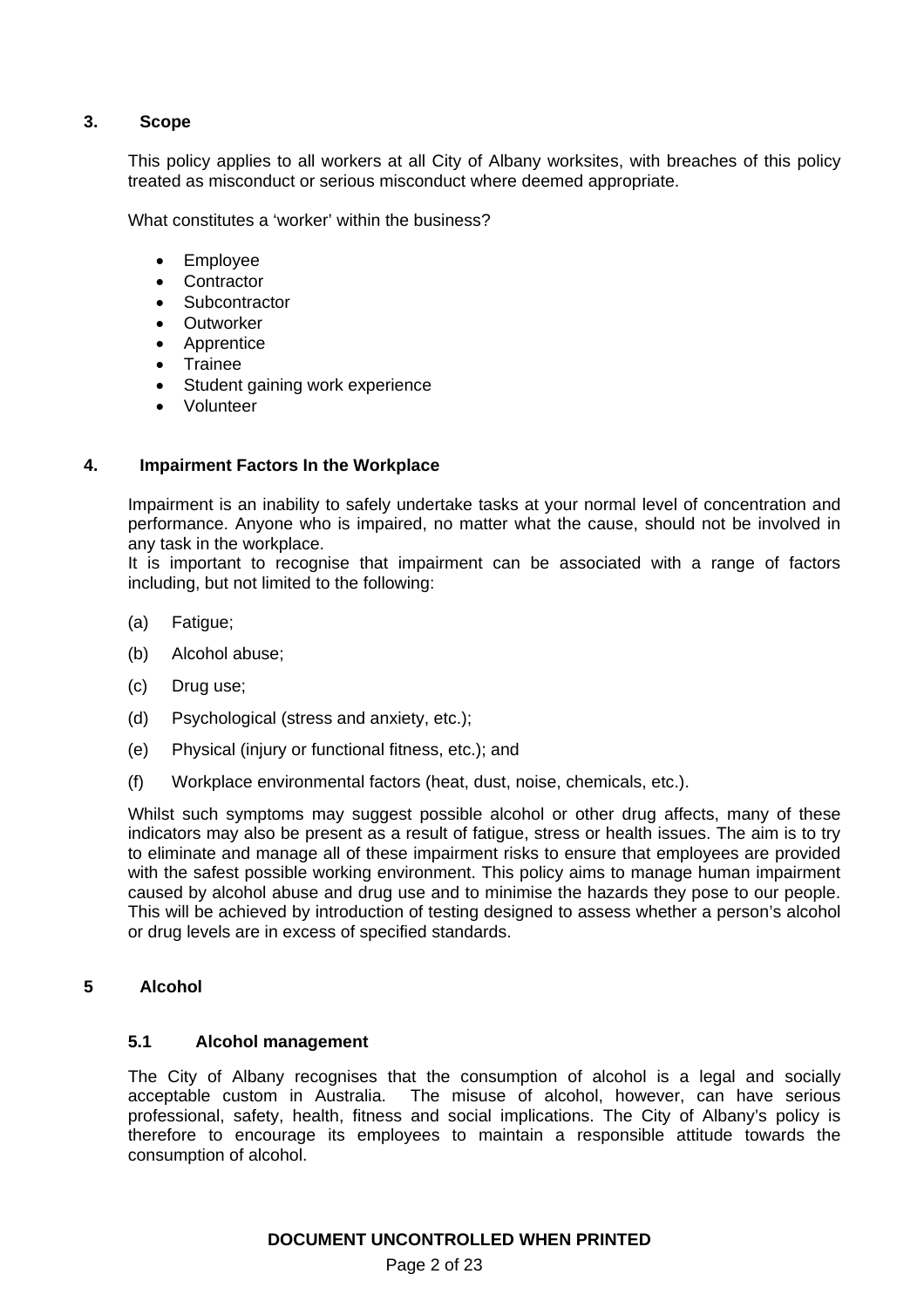In the interest of maintaining safety in the workplace, the City of Albany will not retain employees who misuse alcohol, refuse treatment for alcohol dependency, or who fail to complete an alcohol counselling or rehabilitation program when a referral to do so is made.

# **5.2 Alcohol policy**

City employees are expected to comply with the City of Albany's Code of Conduct and OSH Policy at all times.

A person must not report for work or remain at work with a BAC in excess of 0.02% (Note: persons who work with machinery and/or undertake any other high-risk activity in the course of their work are advised that it is a violation of this policy to operate machinery or undertake any high-risk activity within eight hours of drinking alcohol). The level of 0.02% BAC has been set as the limit rather than zero because of the possibility of persons using medication containing small traces of alcohol. These medications (if used correctly) may result in a person's BAC being marginally in excess of 0.00% and less than 0.02% and should be recognised as exceptional occurrences.

Where a person is suspected of having a BAC in excess of the specified standard above or to be in contravention of this policy, the person's supervisor is to stop work activity and arrange for a second opinion to be made by another supervisor or manager. If the second opinion supports the first, the person is to be tested on site for the presence of alcohol (breath test) and drugs (saliva test).

No person shall work in the Workplace or carry out any other employment-related tasks whilst having a BAC in excess of the specified standard above (or work with machinery and/or undertake any other high-risk activity in the course of their work within eight hours of drinking alcohol).

The sale, supply, manufacture or consumption of alcoholic beverages by any person in any City of Albany Workplace is prohibited except where specifically authorised (see "Exceptions").

A person who is in any way concerned about his or her degree of alcohol and drug use must consult with their manager before starting work and shall request to undertake a test on one of the City of Albany's breath testing instruments.

# **5.3 Exceptions**

The controlled consumption of alcoholic beverages on site may be approved by the City of Albany's Chief Executive Officer for specific business occasions or employee functions.

Persons who request to be tested and record a BAC in excess of 0.02% will not be subjected to counselling or disciplinary action for a first offence.

# **5.4 Responsible Service of Alcohol**

When alcohol is present at workplace events and functions, City of Albany will promote responsible drinking by:

- Organising functions where drinking is not the primary focus
- Organising functions at times when alcohol is not expected ( e.g. breakfast, morning tea)
- Ensuring those serving alcohol have a RSA (Responsible Service of Alcohol) certificate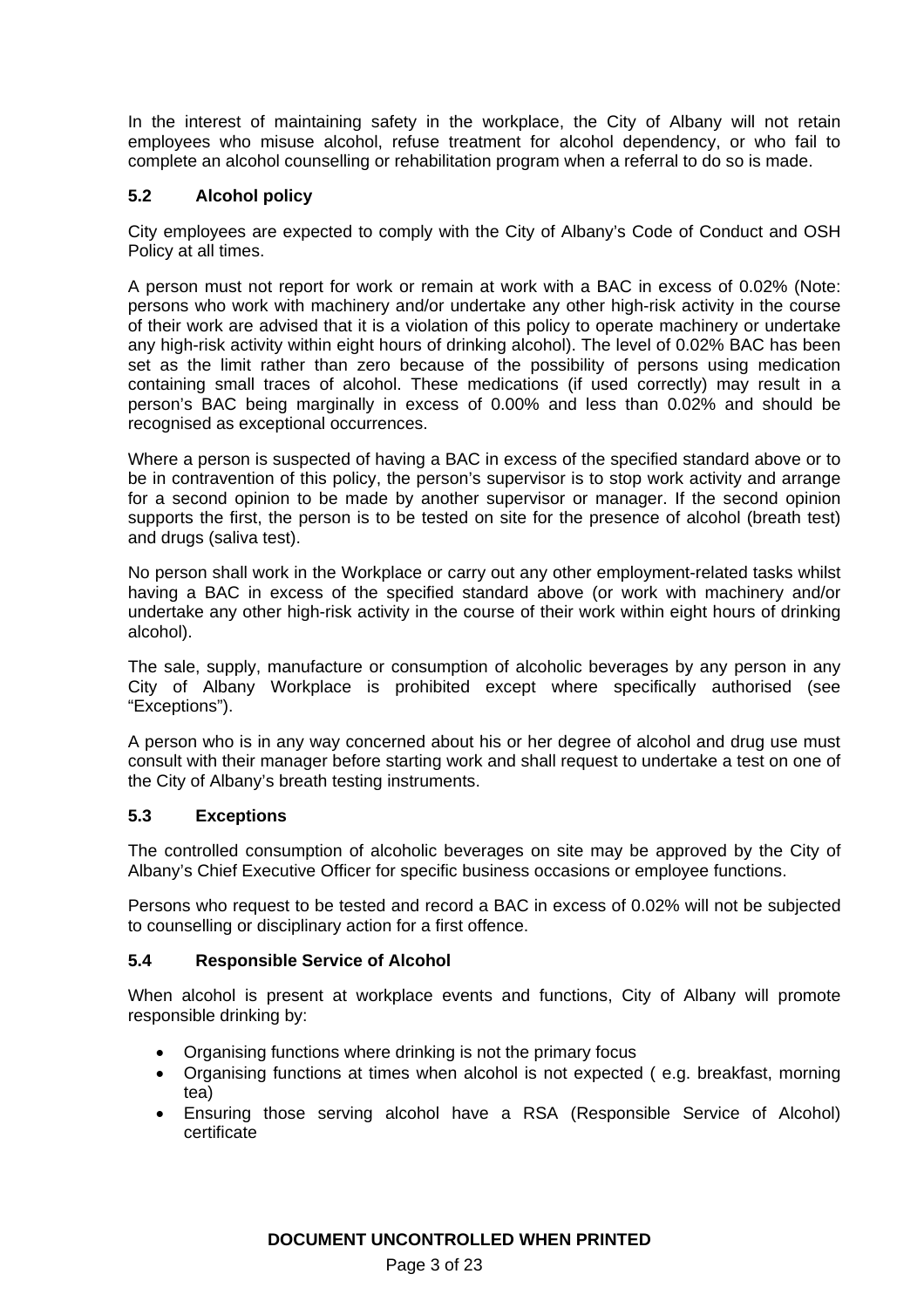- No one to feel pressured to drink or not to drink or be made to feel uneasy or embarrassed as a result of his or her choice. Permit each person to accept or decline an alcoholic beverage and ensure non-alcoholic choices are available
- Offering food when alcohol is available, as well as low alcohol and non-alcoholic drinks
- Where possible, organising and promoting safe transport options (e.g. taxis vouchers and public transport) at events where alcohol is likely to be consumed

# **6. Drugs**

# **6.1 Drugs policy**

The consumption, use, possession, sale, supply, manufacture or cultivation of any of the following substances by any person in the Workplace is prohibited:

- any illegal drug;
- any prescription drug which is a benzodiazepine, amphetamine, barbiturate or methadone; or
- any other prescription drug of a kind or quantity for which no prescription has been issued to the person.

Any employee who has consumed any prescription drug or other drug (including, but not limited to, analgesics containing codeine, anti-depressants, sedatives, anti-histamines) which might reasonably be expected to have the potential to impair the employee's safe and efficient performance of his or her duties should seek medical advice about the potential effects of the drug.

If medical advice confirms that there is a potential to impair the employees safe and efficient performance of his/her duties, then the person should not commence work. If an employee is not able to commence work then they can take personal leave or unpaid leave as negotiated with their manager.

Each employee must immediately report to their manager any side effects experienced by them in connection with the use of prescription drugs or other drugs, where those side effects may adversely affect their ability to perform their duties safely and efficiently (including, but not limited to, dizziness, drowsiness, fatigue, impaired vision, impaired hearing, increased or decreased temperature, sweating, chills or unsteadiness). The employee must comply with any reasonable directions given to him or her by their supervisor/Manager.

Involvement in the use of illegal drugs may be determined by saliva testing procedures that apply to the City of Albany's Workplace.

# **6.2 Prescribed or over-the-counter medication**

The City of Albany does not intend to test for prescribed medication; however a person has an obligation under the OHS legislation to inform their employer if they may be impaired by medication. There are some medications (whether over the counter or prescribed) that have side effects, which may cause impairment in an individual. Often the information on the label indicates whether the medication can cause impairment or fatigue.

All persons must seek advice about their ability to work safely from their doctor for prescribed drugs, or their pharmacist for over the counter drugs. In seeking this advice they should outline the duties of their job to their doctor or pharmacist and specifically ask whether their safe performance will be affected by taking the medication.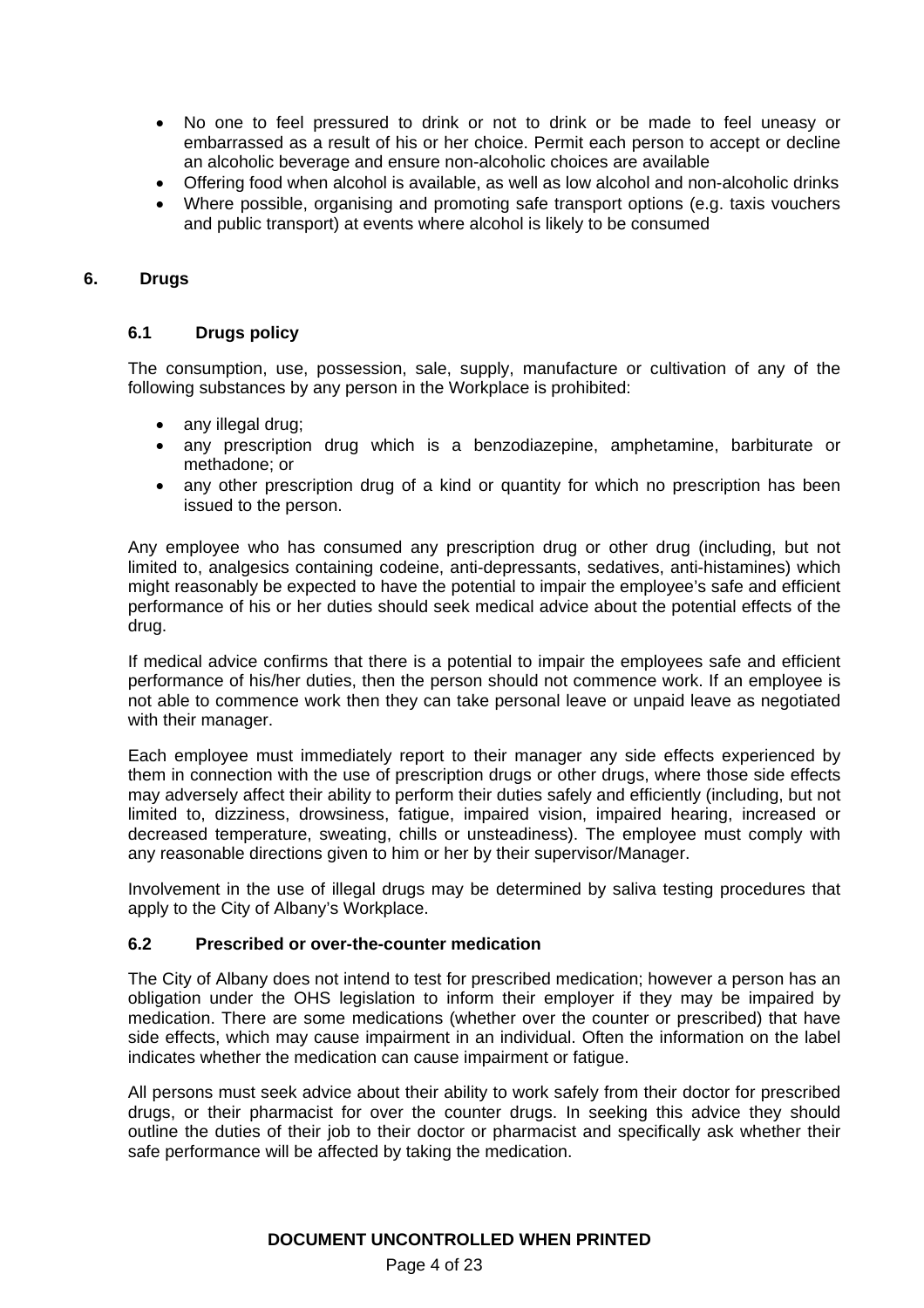All persons must immediately report to their manager or supervisor any side effects experienced in connection with the use of prescription drugs or other drugs, where those side effects may adversely affect the employee's ability to perform his/her duties safely and efficiently (including, but not limited to, dizziness, drowsiness, fatigue, impaired vision, impaired hearing, increased or decreased temperature, sweating, chills or unsteadiness). In the interest of safety, the person is to then comply with any reasonable directions given to him or her by the manager or supervisor.

# **7. Responsibilities**

# **7.1 Employees' responsibilities**

The use of alcohol and other drugs may impair an individual's ability to function normally and can present a significant safety hazard in the workplace. Where there is a suspicion that a person's capacity may be impaired by alcohol and other drugs, the employer should err on the side of caution and require the person to undertake testing to ensure that the person is not in a position of personal risk and that the person does not present a risk to the safety and health of others.

Employees also have a general duty in relation to safety at the workplace as outlined in Section 20 of the Act. Employees have an obligation to take reasonable care to ensure their own safety and health at work. Employees should ensure their activities away from work do not impact on their ability to perform their duties safely when at their workplace. An employee should educate him/herself about the effect of alcohol and other drugs on their ability to work safely.

# **7.2 City of Albany Managers' and Supervisors' responsibilities**

The City of Albany considers that the use of alcohol or other drugs is primarily a health issue for individual persons, however, where a person's performance or conduct affects his/her health and safety, and/or others in the Workplace, the City is committed to appropriately managing the issue.

Management strategies include:

- Providing appropriate education and training to employees;
- Providing professional counselling support where appropriate; and
- Implementing pre-determined disciplinary procedures if necessary.

Supervisory personnel have a responsibility for the welfare, health and safety of their team and should therefore take prompt and appropriate action whenever they have reasonable cause to suspect, or have received a report, that an individual may be affected by drugs or alcohol.

The City of Albany manager's and supervisor's responsibilities include:

- Following the City's established OHS policies and procedures at all times;
- Conducting all risk assessments in consultation with relevant persons;
- Implementing, monitoring and reviewing this policy in consultation with workplace delegate/representatives and the workplace OHS Committees;
- Providing information about counselling, treatment and rehabilitation services; and
- Maintaining strict confidentiality in relation to any employee self-identifying or being referred to rehabilitation and counselling.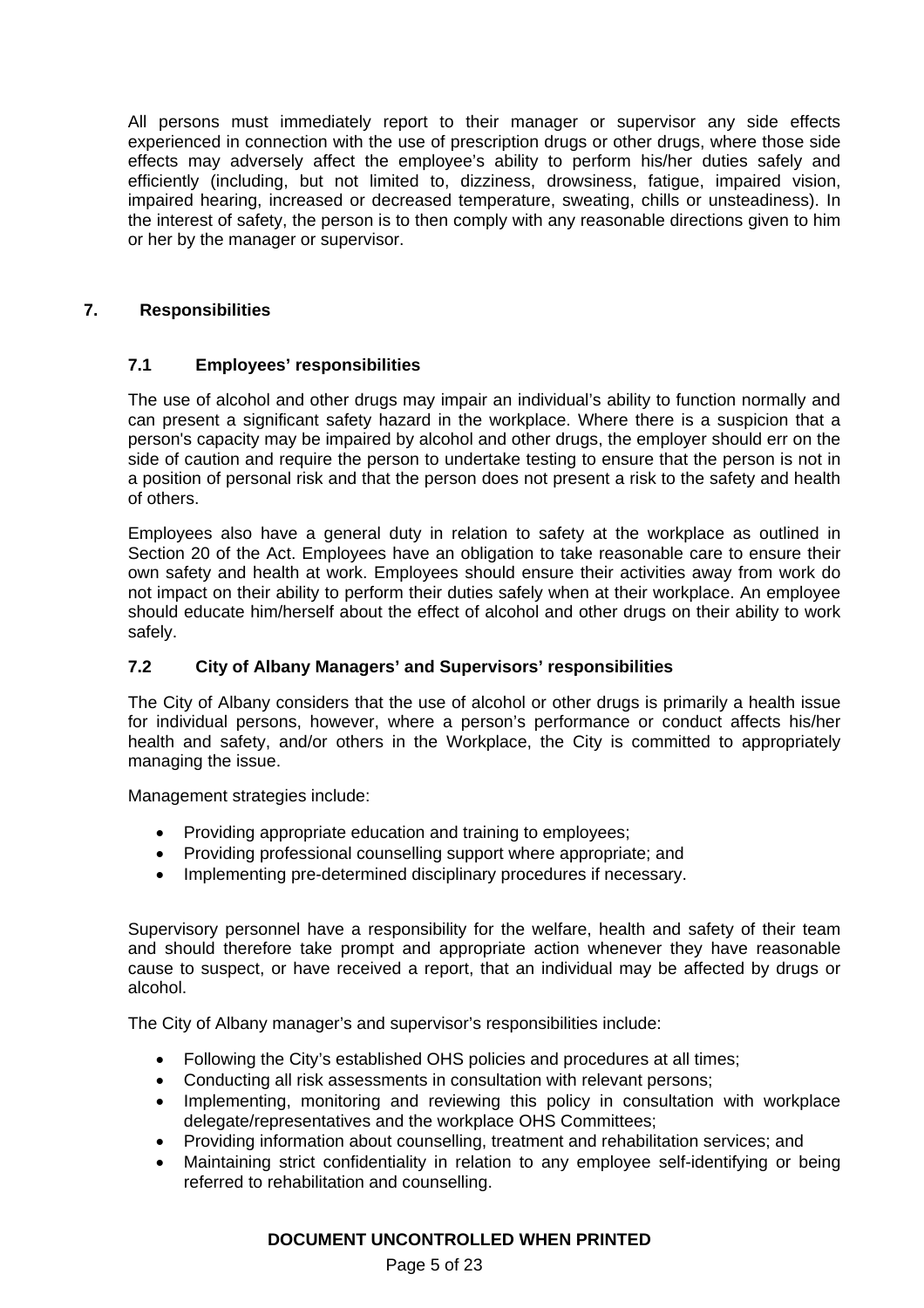Managers and supervisors are to liaise as necessary with the Human Resources Department for advice on the application of this policy. The City will ensure that all managers and supervisors are provided with an appropriate level of education and training in relation to alcohol and other drugs in the workplace. Such training will include how to effectively communicate the established disciplinary measures that can be taken in the event that a person fails to adhere to the policy.

# **8. Education Training and Awareness**

The City of Albany will provide written educational material as needed for City of Albany employees in relation to the use and misuse of alcohol and drugs. Counselling, assistance and rehabilitation programs will be identified and promoted by the City of Albany during education sessions and induction programmes for its employees.

The City of Albany will provide practical guidelines and training to managers, supervisors, union delegates and elected safety representatives for dealing with employees who may be affected by alcohol or other drugs. This will include the process for applying disciplinary procedures and the need for maintaining strict confidentiality.

The City of Albany will provide training bi-annually as appropriate regarding the Alcohol and Drug Policy and procedures.

# **9. Alcohol / Illicit Drugs Testing in the Workplace**

# **9.1 Testing agency**

The City of Albany has engaged an independent workplace drug testing company (the "testing agency") to assist it in carrying out a continuing program of drug & alcohol testing. Urine, Saliva or breath sampling may be carried out by the testing agency. Each person must comply with any request to undertake testing made by a representative of the testing agency.

The procedures for taking of a urine sample from a person and the subsequent testing of that sample by the testing agency, are those procedures described at Annexure C. Any complaint or objection by a person in relation to the procedural steps taken by a testing agency should be put in writing to their supervisor or manager before the end of the working day or shift on which the test was conducted. The complaint or objection will be immediately referred to the City of Albany's CEO or his representative or to a contractor representative (as the case may be), who will consult with the testing agency and respond in writing to the person within seven days or, if the test was positive, at the time of the review meeting.

#### **9.2 Methods of testing**

The following testing methods will be employed by the City of Albany to test for the presence of:

#### **9.2.1 Alcohol:**

#### Breath testing

Any authorised representative of the City of Albany or the testing agency may at any time require a person to provide a sample of his or her breath for analysis of the person's BAC.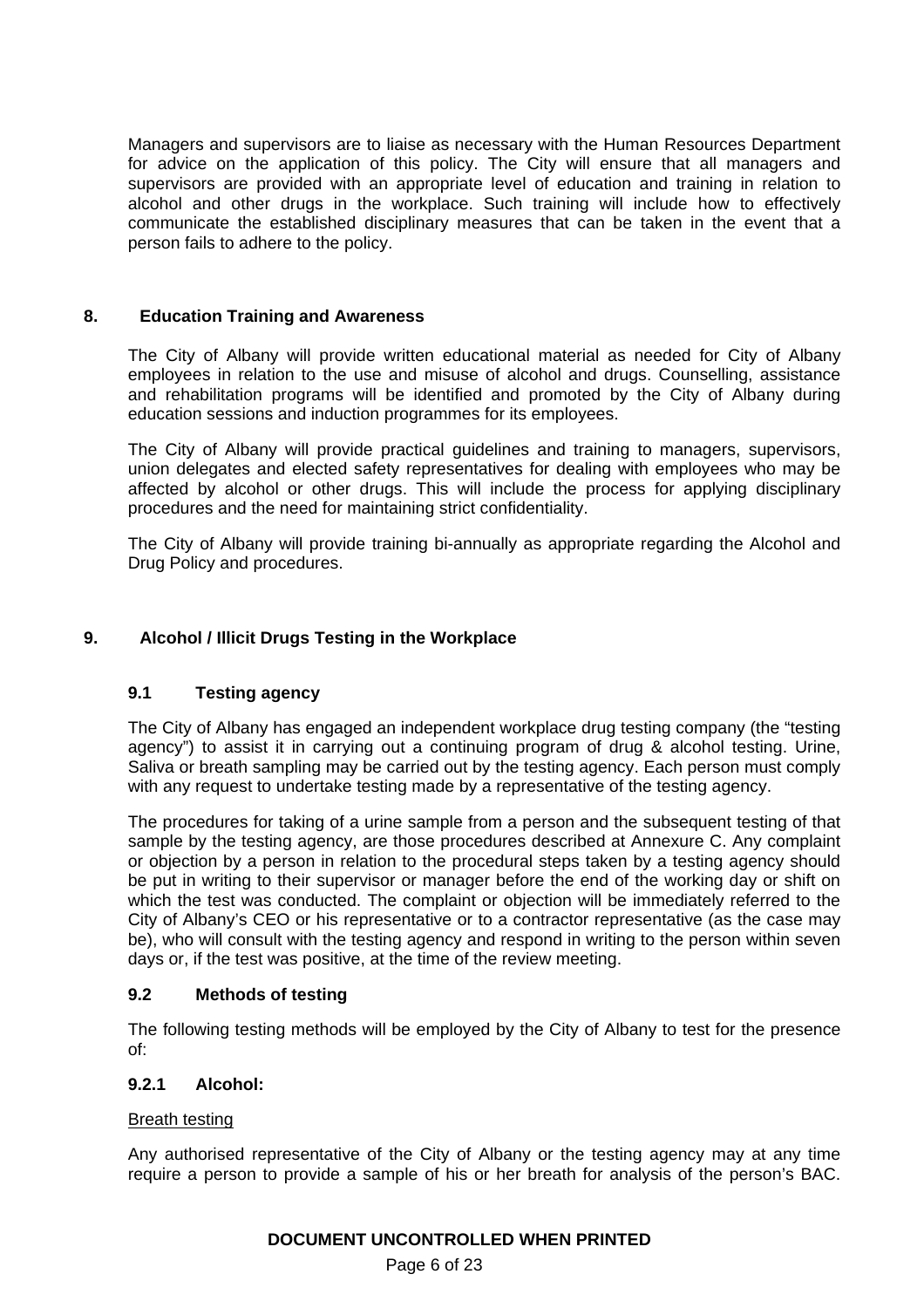The breath sample will be collected and recorded by means of a breath-testing instrument approved by the City of Albany and the testing agency. Calibration of the equipment shall be in accordance with the manufacturer's recommendations as per AS: 3547-1997. The procedures which will be followed by an authorised City of Albany officer or the testing agency in carrying out a breath alcohol test are outlined at Annexure B to this policy.

# **9.2.2 Illicit drugs or substances:**

# Saliva testing

The method of screening for non-alcoholic substances in the workplace will be saliva testing. Saliva testing is a convenient and accurate method for initial screening for drug use. It is more suitable for on-site testing as it is not invasive, easy to supervise, and samples cannot be adulterated or substituted. Saliva testing has a relatively short window of detection and will only detect drugs that are within a person's system at the time of testing due to recent drug use. Testing will be conducted to current Australian Standards or relevant legislation in accordance with the guidelines provided by the supplier/manufacturer of the testing equipment. If the result of a saliva test is confirmed as negative, the person will be fit to return to work as per normal.

# Urine testing

Urine testing will be conducted by the testing agency following any positive result from an onsite saliva test. The procedures for drug testing by the taking of a urine sample from a person which will be followed by the testing agency are outlined at Annexure C to this policy. Any person selected for such a drug test may nominate another person to attend and witness the procedure. Provided that the witness undertakes to comply, and does comply, with all directions given by the representative of the testing agency, the City of Albany will allow any such witness to attend.

# **9.3 Pre-employment drug testing**

All individuals who apply to work for the City of Albany may be required to provide a urine sample for testing as part of their pre-employment medical. Individuals who do not undertake the test or who do not satisfy the requirements of the test will not be offered employment.

# **10. Testing in the Workplace**

# **10.1 Formal testing**

#### "For cause" drug and alcohol testing

A person may be requested to provide a breath sample (for alcohol), or a saliva sample (for other drugs), to an authorised representative of the testing agency where the person:

- Arouses reasonable suspicion or cause that he/she may be affected by alcohol or other drugs;
- Commits any act of neglect or carelessness or breach of safety requirements;
- Displays any significant decline in work performance or work attendance or any other irrational behaviour; or
- Has contravened the City of Albany's Drug and Alcohol Policy in terms of alcohol or other drug use.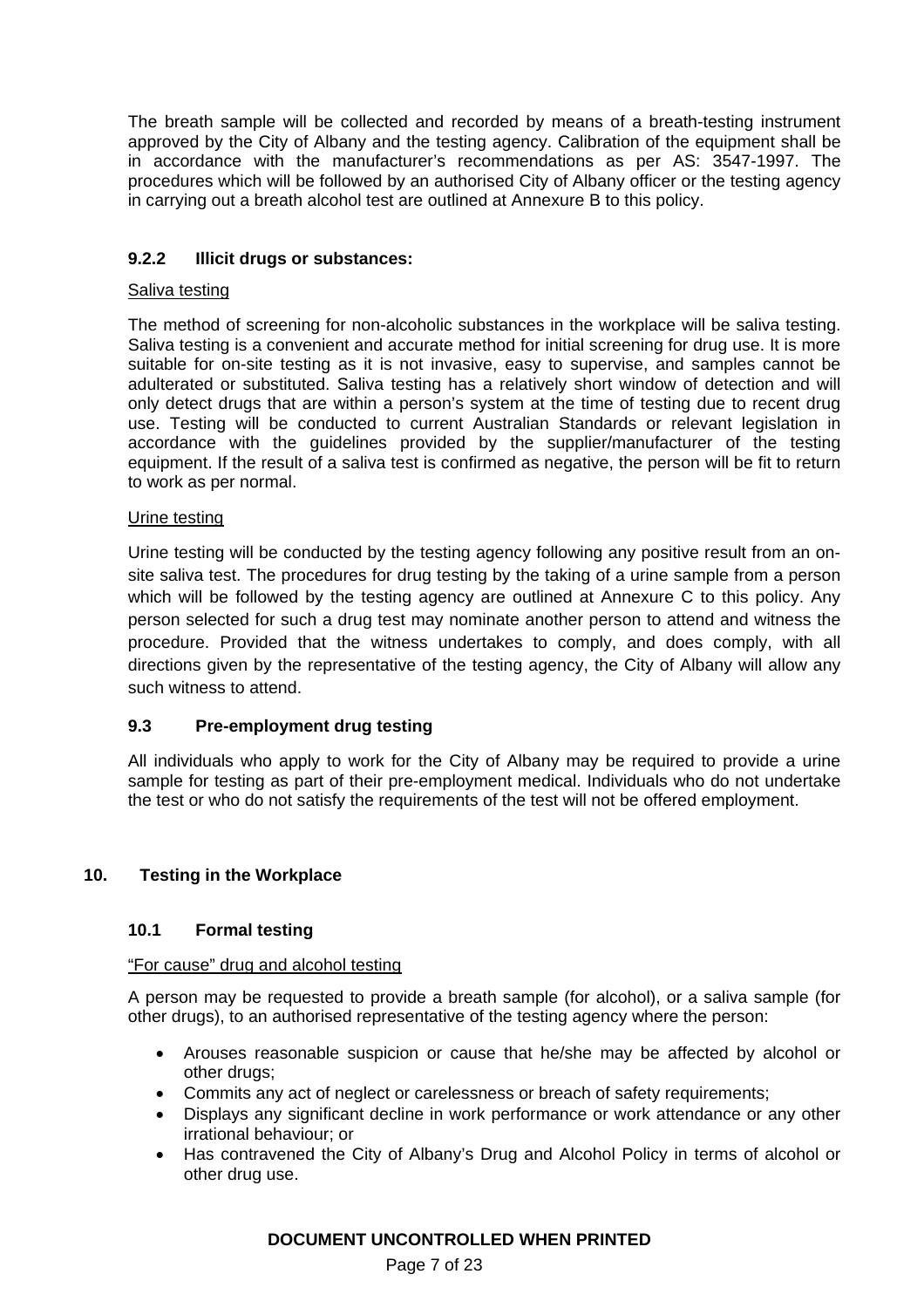#### Post-accident / serious incident drug and alcohol testing

If a person has been directly involved in an accident or serious incident, where his/her negligence may have contributed to the event, he/she may be requested to provide a urine or breath sample to a representative of a testing agency. Such samples should be taken at an appropriate time, but as soon as practicable after the event. In any case, samples are to be provided no more than three hours after the event. A 'serious incident' is defined as any incident involving people, property, the environment, security, "near miss", or business occurrence which results in a lost time injury.

#### Random drug and alcohol testing

Working while affected by drugs and/or alcohol creates unacceptable safety risks within the Workplace. Prevention is better than cure. The City of Albany, like most other employers in Australia, has therefore adopted a policy that includes random drug and alcohol testing.

A person, or any group of people, may at any time and without notice be requested to provide a saliva or breath sample to an authorised representative of the City of Albany for the purpose of drug or alcohol testing. Screening may include either or both alcohol and other drug testing.

Random testing will be performed on an annual basis at different worksites (without prior advice to the site). A random selection of personnel will be subject to random drug and alcohol testing, including management and office workers.

Persons who return a negative result from random tests will be free to work as per normal.

#### Post rehabilitation drug / alcohol testing

Persons returning to work after an alcohol or other drug rehabilitation program.

#### Alcohol Testing

A person may request to be tested by an authorised officer before commencing work or recommencing work following a luncheon or function. The provision of a breathalyser test unit will be made available by the City of Albany supervisor or manager to all persons for the purpose of testing at the place of work, prior to the commencement of work. The testing facilities will be provided in a discreet area.

#### Drug Screening – Saliva Testing

The method of screening for non-alcoholic substances of dependence in the workplace will be saliva testing. Saliva testing is a convenient and accurate method for initial screening for illicit drugs. It is more suitable for on-site testing as it is not invasive, easy to supervise, and samples cannot be adulterated or substituted.

Cut off levels for oral drug screening via saliva tests shall be as prescribed in Australian Standard 4760:2006).

#### Urine testing

Drug screening by urine testing will be carried out by the testing agency following a positive on-site saliva test. The person from whom the sample is to be taken will be escorted by a representative of the City of Albany to the testing agency, where a qualified practitioner will collect the sample with a witness present. The procedure for taking such a sample is outlined at Annexure C.

The sample will be sent to an accredited laboratory where confirmatory testing will occur.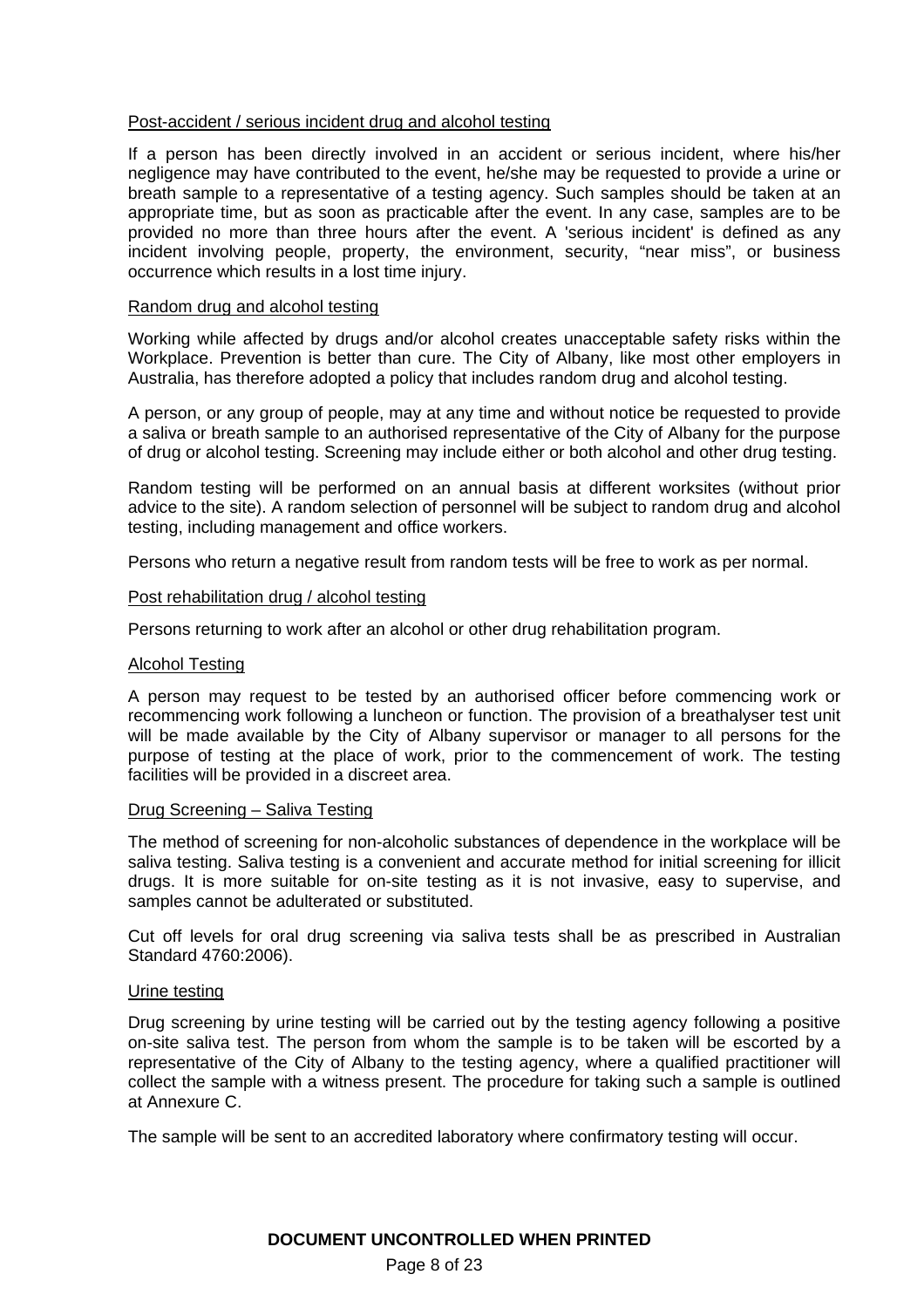Confirmatory laboratory drug test cut off concentration levels shall be as prescribed in Australian Standard 4308:2008)

# **10.2 Testing accuracy and reliability**

The recognised standard that currently exists for the collection and analysis of human fluid samples for toxicological purposes in a laboratory setting is Australian Standard 4308 governing urine testing. However, while this standard is recommended and laboratories may state they conform to this standard, compliance is voluntary.

# **11. Positive Test Results – City of Albany Employees**

# **11.1 Alcohol Testing – Prior to starting work**

If the employee tests positive in a requested test, they should not commence work until they are fit for duty. The employee must inform their supervisor or manager.

If the reading is above 0.05% the employee is to wait in an amenities room until arrangements are made for transport home.

If the reading is between 0.02% and 0.05% the employee is to wait in an amenities room. The employee is to self-test again after two hours. If the reading has fallen below 0.02% the employee may commence work. If the reading has not fallen below 0.02% then the employee is not to commence work for that shift/day. Time away from work will be taken as personal leave (if available) or unpaid leave.

# **11.2 Alcohol - Breath Analysis Testing**

Where an employee returns a positive reading to a breath analysis during that person's normal working hours the following procedure shall apply:

- (i) Blood alcohol content readings above 0.02% and less than 0.05%:
	- The employee will be relocated to an amenities room and will not undertake any tasks;
	- The employee will be retested after two hours and if the BAC reading has fallen below 0.02% the employee can resume their normal duties; and
	- If the employee's BAC reading has not fallen below 0.02% after two hours, the employee will be sent home on personal leave (if available) or unpaid leave. In either case, a positive result will be recorded on the Confirmatory Breath Test form and the completed form will be retained in the permanent record system.

First breach - A formal letter will be issued with notification that a first warning has been recorded and outlining the consequences arising. The employee will be subject to two further screening tests over the next twelve months.

Subsequent breach - a second written warning will be issued and the employee will be offered professional counselling. The employee will be subject to two further screening tests over the next 12 months.

Third breach - the employee will receive a final written warning and will be offered professional counselling.

Fourth breach -the employee may be dismissed.

(ii) Blood alcohol content readings of 0.05% and above: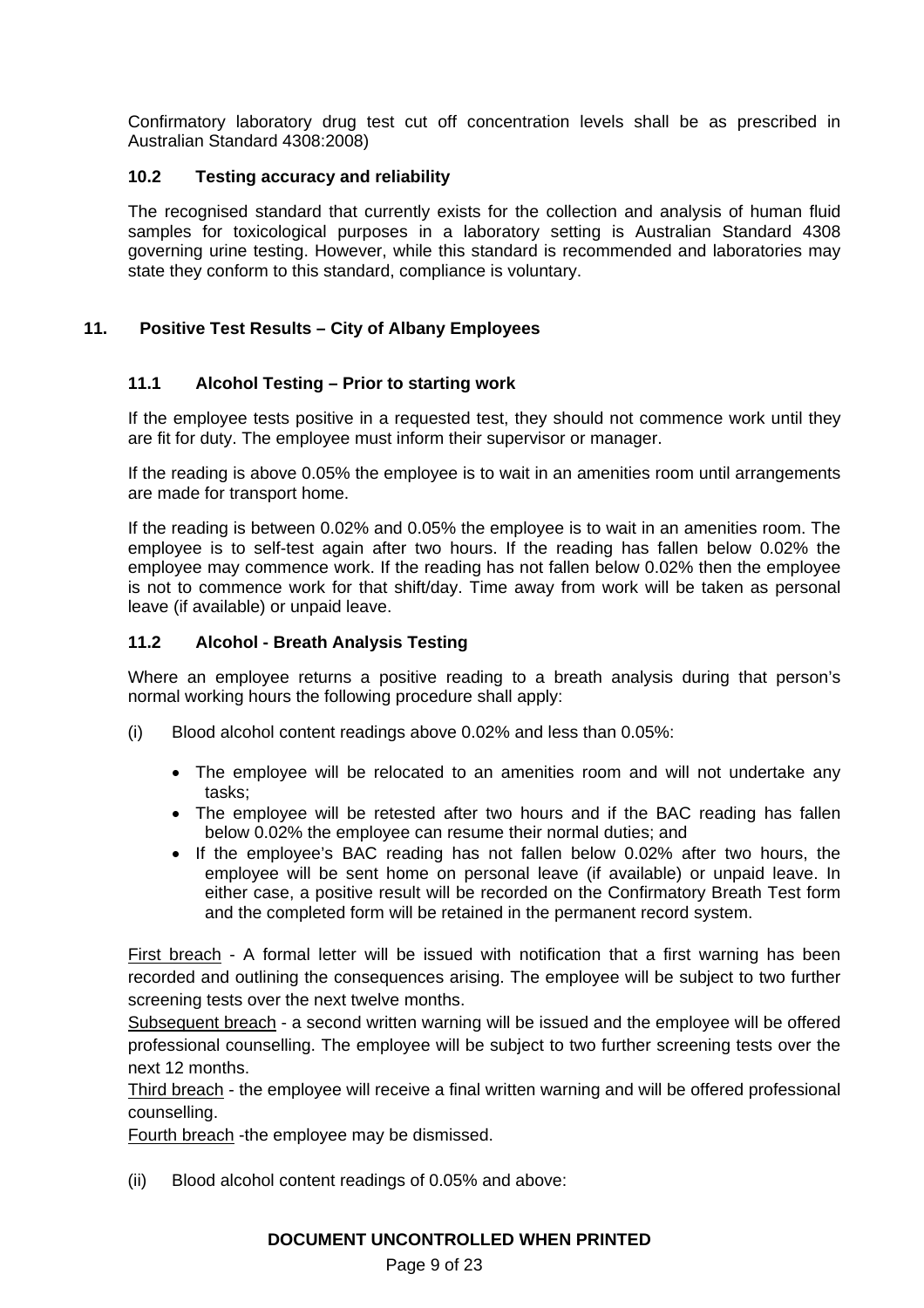- The employee will be offered transport from the collection site to their home address.
- A positive result will be recorded on the Confirmatory Breath Test form and the completed form will be retained in the permanent record system.

First breach - A formal letter will be issued with notification that a first warning has been recorded and outlining the consequences arising. The employee will be offered professional counselling. The employee will be subject to two further screening tests over the next 12 months.

Subsequent breach (including if earlier breach under (i) above) - a second and final written warning will be issued and the employee will be offered professional counselling. Third breach (including if two earlier breaches under (ii) above) - the employee may be dismissed.

# **11.3 Drugs - Saliva Testing**

Should an employee return a positive result from a saliva test, the employee will be required to attend the testing agency and provide a urine sample. The purpose of the urine test is to confirm a non-negative result and to identify the particular substance that is involved.

Where an employee has been referred to the testing agency for a urine drug test, the sample will be sent to an accredited laboratory for confirmation testing. The City of Albany may, at its discretion, stand down that employee. The employee will be sent home on personal leave (if available) or unpaid leave until such time as the results of the testing agencies sample analysis become known.

If such testing subsequently shows that the employee has not contravened this policy, then the employee will be reinstated to work with all pay and normal entitlements unaffected.

However, should the test results confirms that the employee has contravened this policy, then the employee will be subject to review, disciplinary and/or counselling procedures as set out in this Policy.

# **11.4 Drugs - Laboratory Urine Testing**

Where an employee tests positive to a urine test the following processes will apply:

- The employee has the right to request an independent confirmation of a positive result;
- The employee must be sent home on personal leave (if available) or unpaid leave; and
- The employee will be provided with a duplicate copy of the laboratory's test results.

If the confirmation is positive for an illegal drug, a formal letter will be issued with notification that a first warning has been recorded and outlining the consequences arising. The employee will be offered professional counselling for drug dependency.

In addition, the employee will be subject to two drug screens and confirmations over the following twelve months;

- If a further positive test is taken, a second and final written warning will be issued and the employee may be referred for professional counselling; and
- If a further positive test is taken the employee will be dismissed;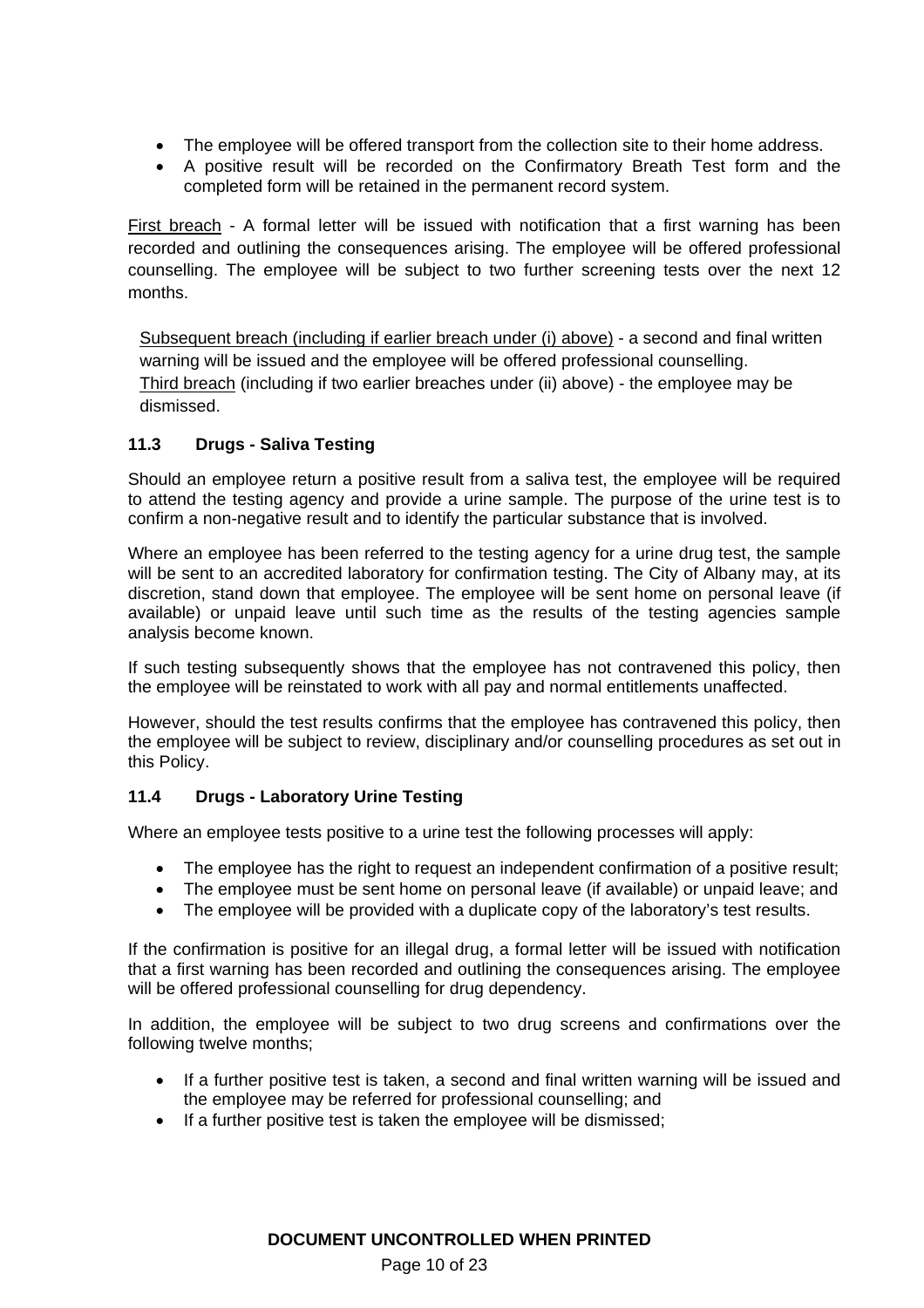# **11.5 Inability to submit for testing**

Any person who, by reason of any significant personal injury or illness, is reasonably unable to submit to any alcohol or drug test in accordance with this policy will not be treated as being in breach of this policy, however the City of Albany may require such person to submit to any alcohol or drug test at the earliest practicable time.

# **11.6 Transport arrangements**

Any person who has reported to work and been required to leave the Workplace due to any breach, or suspected breach, of this policy must not drive or operate any vehicle on or from the Workplace. The only exception is where a person has registered a BAC reading of less than 0.05% and is permitted by their supervisor or manager to leave the site, in which case the person may be permitted to drive his/her private vehicle from the workplace.

# **12. Policy Breaches**

# **12.1 Breach of Policy**

A person will be considered to be in breach of this policy if he/she:

- Returns a positive test result in respect of any breath sample;
- Returns a positive test result in respect of any urine sample;
- Without reasonable cause, fails to attend for assessment;
- Without reasonable cause, fails to comply with any request to provide a breath or urine sample in accordance with this policy;
- Without reasonable cause, fails to provide all reasonable co-operation in relation to any sample collection procedure or refuses to sign/complete any sample collection documents or labels;
- Avoids, adulterates or falsifies any breath or urine sample;
- Substitutes for another employee or arranges, or is involved in, any such substitution;
- Refuses to participate in any rehabilitation program, as requested; or
- Aids or abets any person in breaching this policy.

Such breaches of policy will be considered to be serious misconduct on the part of the person and will be treated as such in terms of the range of disciplinary measures which will be considered.

In the case of refusing to undergo testing, the potential consequences will be explained to the person, and the request repeated. Further refusal to undergo testing will be deemed as a failed screening result and the person concerned will be subjected to an appropriate outcome.

# **12.2 Review Process**

The City of Albany will arrange with the employee a suitable time and place at which the employee and management will confer to review the circumstances of any of the above reported incidents. The employee will be entitled to have a representative of his or her own choosing present with the employee at such conference at which time the circumstances of the incident will be examined.

The employee will be given the opportunity to respond to any allegations made against him or her and to place any evidence or information before the City of Albany which the employee considers relevant in order to show that: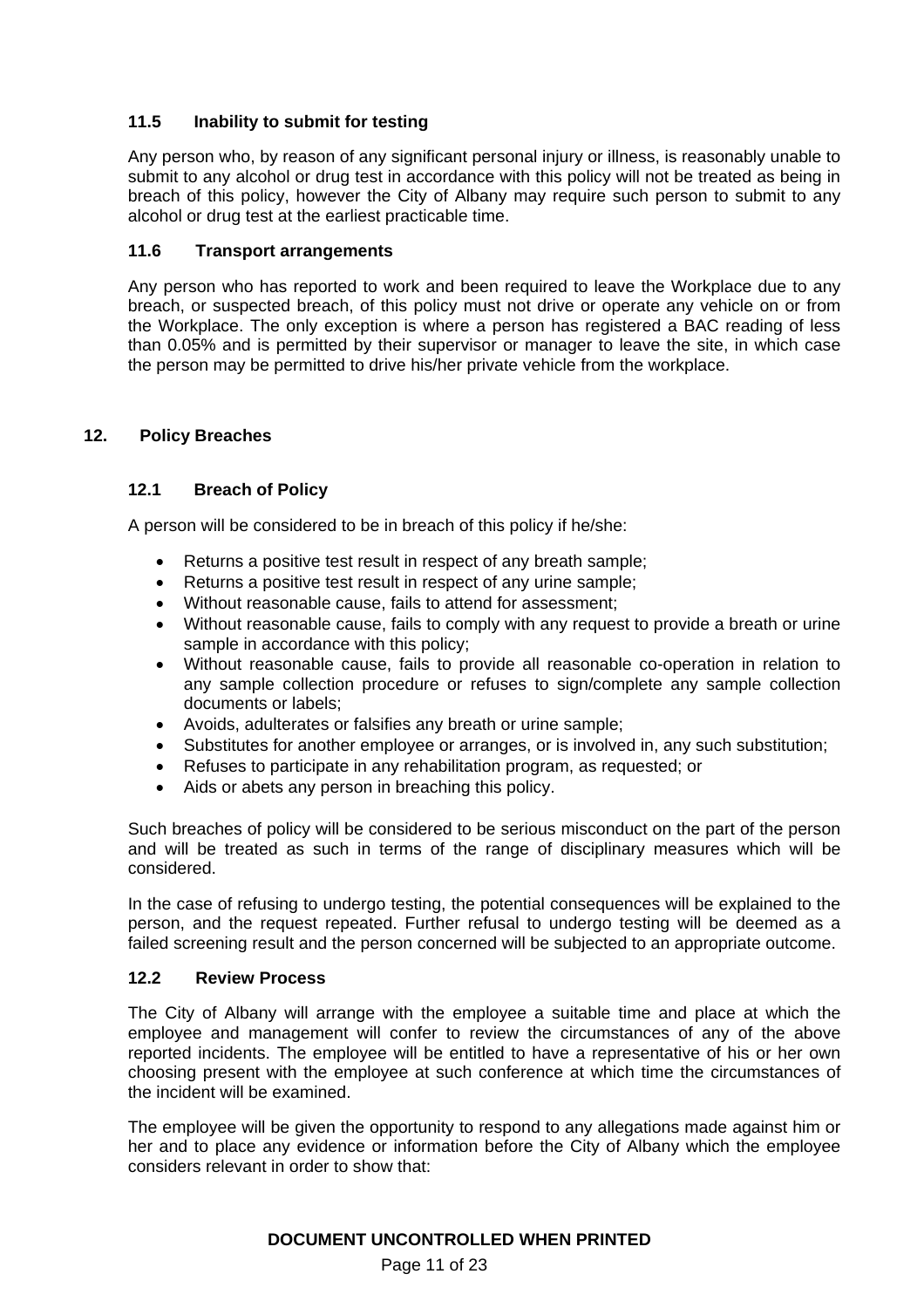- The reported positive test result should not be treated as valid; or
- The employee had a valid reason for failing to comply with any request to provide a sample.

In considering any submissions made by an employee seeking the invalidation of a test result, the City of Albany will only find a test result to be invalid in circumstances where the sample collection procedures were not correctly followed and give rise to a significant and reasonable doubt in respect of the accuracy and reliability of:

- The collection process;
- The sample security:
- The chain of custody of the sample; or
- The laboratory analysis of the sample.

#### **13. Counselling**

Any employee who returns a positive test result may be offered counselling by a professional counsellor nominated by the City of Albany. Such counselling will address the hazards created by the use or misuse of alcohol or drugs in the workplace and any drug or alcohol dependency on the part of the employee.

#### **14. Disciplinary Action Outside of the Prescribed Breach Process Outlined in this Policy**

Unless there are other extreme factors to be considered (such as previous disciplinary record, or the seriousness of the breach or related circumstances), the City of Albany will not normally regard a first offence as a matter justifying dismissal.

Where the City of Albany has determined that a lesser sanction than dismissal is warranted in relation to a particular breach of the policy, employees should be aware that any repeated or other breach of this policy by an employee may be such as to warrant the dismissal of the employee by the City of Albany.

In all instances when an employee is found to be involved in the possession, use, supply, cultivation, dealing in or trafficking of an illegal drug while on duty, careful consideration will be made as to whether the individual should be retained or have his/her appointment terminated.

Under the Corruption and Crime Commission Act, the Chief Executive Officer has an obligation to report suspected misconduct to the Corruption and Crime Commission. The Chief Executive Officer may also refer matters to the WA Police.

# **15. Self-Identification**

Any employee who is in any way concerned that they are affected by alcohol and/or drugs must inform their manager or supervisor before starting work. In particular, any employee who suspects that his or her BAC could be more than the 0.02% BAC limit should request a test using one of the City of Albany breath testing instruments before starting work.

Where an employee takes such a test and records a blood alcohol level in excess of the applicable 0.02% limit, the employee should report the result to his/her supervisor. The employee will remain on pay, but will not be permitted to enter operational areas. The employee must remain on site until either a sufficient period of time has elapsed to enable the employee to register a reading below 0.02% and resume normal duties, or the end of the shift, whichever is sooner.

#### **DOCUMENT UNCONTROLLED WHEN PRINTED**

Page 12 of 23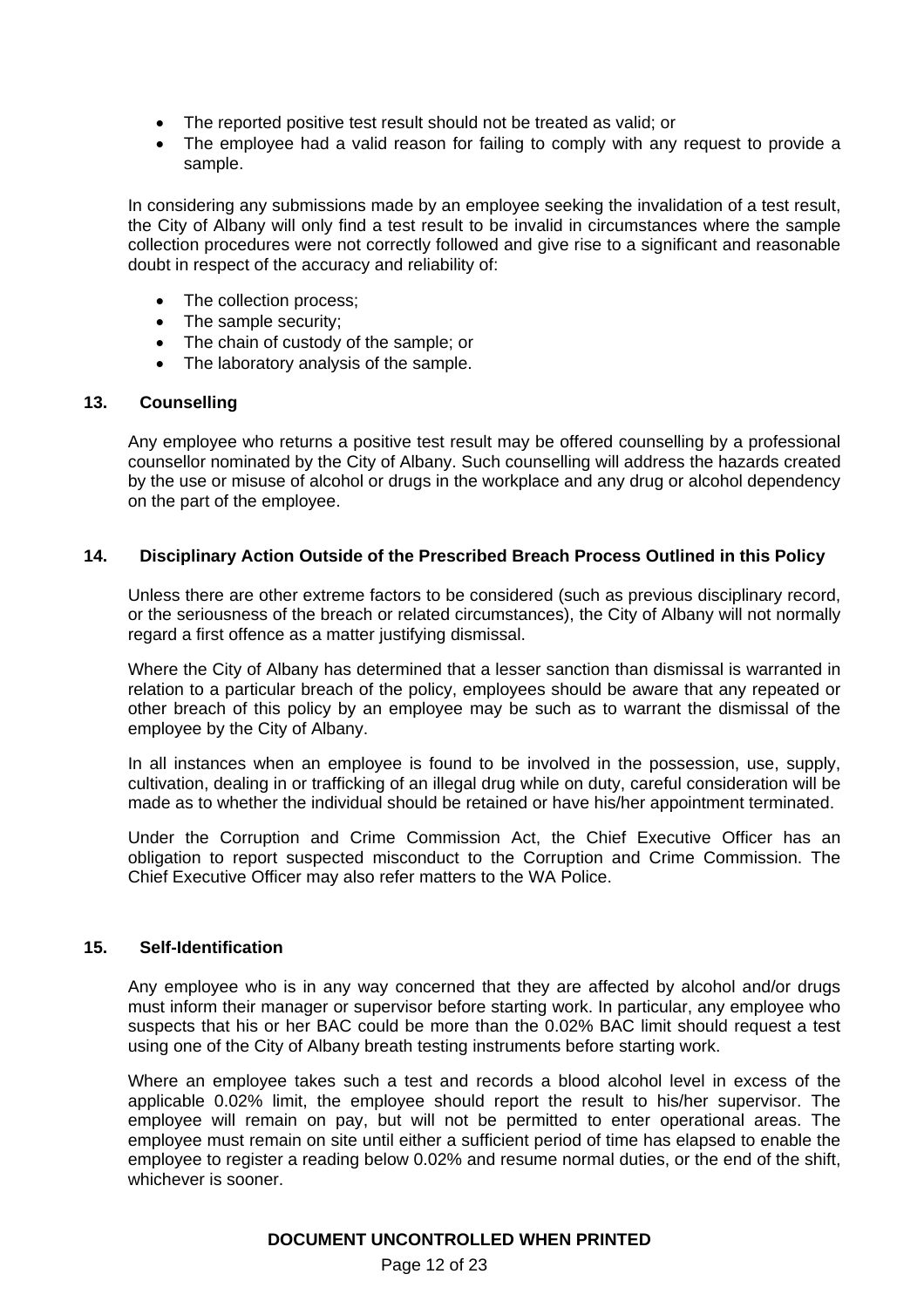Employees who record a BAC level in excess of 0.02% will be counselled as to the requirements of this policy, but in the case of voluntary tests, the employee will not normally be subject to disciplinary action. A record will be kept of all voluntary tests and employees who are considered to be abusing this mechanism over a period of time will be subject to counselling and disciplinary action as appropriate.

An employee who requests help for alcohol abuse will be appropriately counselled and provided with specific assistance and treatment. Strict confidentiality will be maintained and efforts will be made to facilitate the member's attendance at treatment and counselling sessions as appropriate.

Self-referral for drug abuse counselling is a one-time procedure that enables employees who feel they may be drug dependent, or who have had past drug involvement, to seek assistance in overcoming that involvement. A request for voluntary self-referral may only be made if the employee concerned has not previously reported involvement in the illegal use of drugs.

Information as to the employee's illegal use of drugs derived directly or indirectly from selfreferral will not to be used to initiate disciplinary action against the employee concerned. An employee is not to be granted self-referral unless the employee consents to undertake counselling as required.

In all cases of approved retention following self-referral, continued retention is conditional upon no further involvement with the illegal use of drugs.

# **16. Assistance for Alcohol / Drug Abuse Problems**

Personnel with a problem relating to alcohol or drug abuse may approach any of the following people within the City of Albany for confidential advice and assistance:

- Immediate manager or supervisor;
- Any senior manager;
- OSH representative;
- A Union representative; or
- Human Resources representative.

#### **16.1 Rehabilitation**

The City of Albany encourages any person who is having difficulty controlling their use of alcohol or other drugs to self-identify and enter into a recognised drug and/or alcohol rehabilitation programme. If an employee self-identifies, the City of Albany will be supportive and assist the employee in returning to work after a rehabilitation programme has been successfully completed. The employee should notify their manager, an OHS representative or Human Resources. The employee's immediate manager or supervisor will be informed that the employee may be required to be removed from their work role and is to be provided with alternative duties where required pursuant to an agreed return to work plan.

The employee shall then consult their own doctor to engage a recognised drug and/or alcohol rehabilitation provider. The City of Albany will require evidence from such a provider that the employee has commenced treatment and will require regular reports of compliance and attendance with the treatment/programme.

The City of Albany will require that the programme and the provider have:

(i) a record of success in dealing with people with alcohol or drug problems;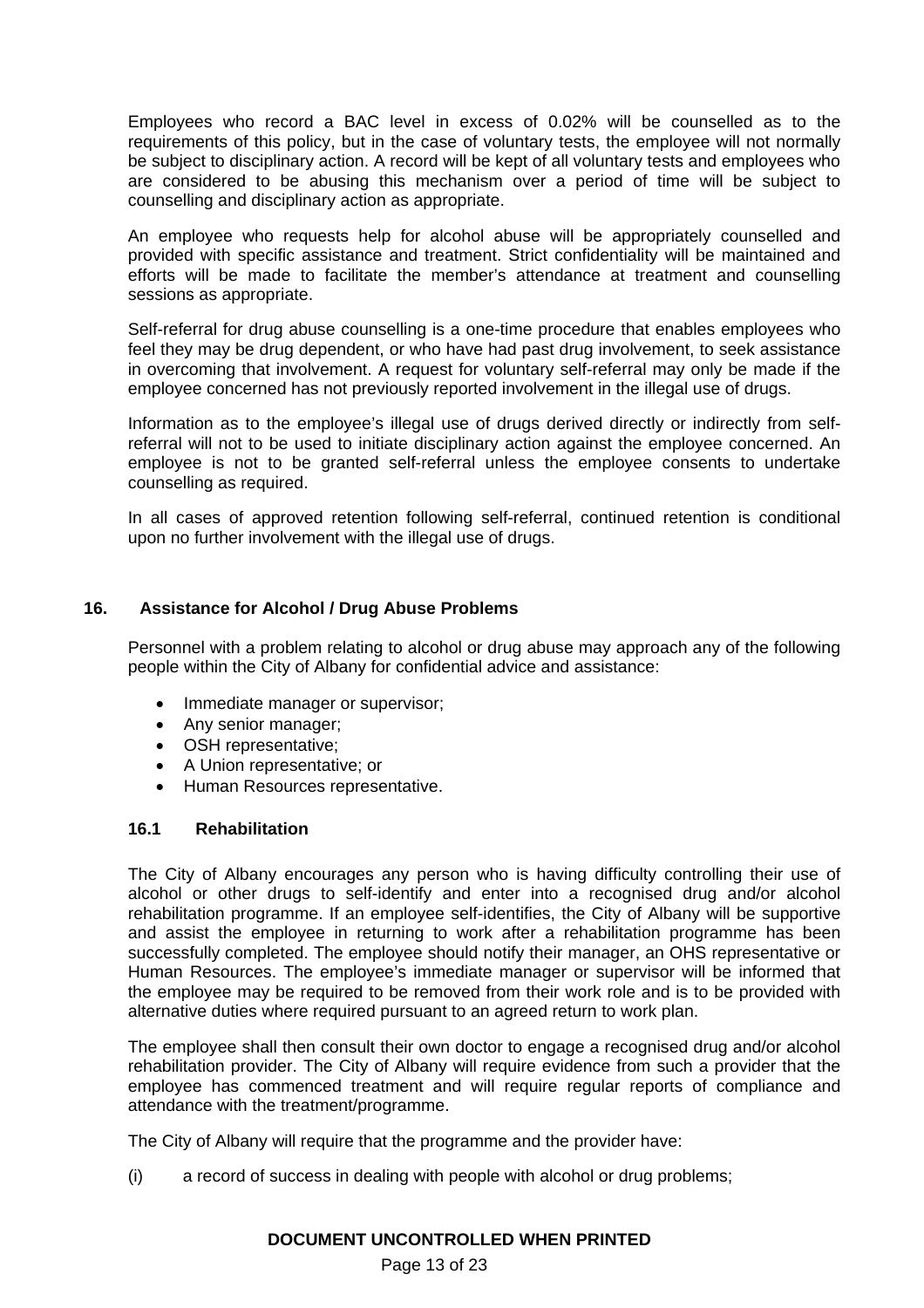- (ii) the capacity to identify when an employee is ready to return to work and the level of responsibility to which the employee can return;
- (iii) a willingness to provide a reasonable estimate of the time required for the employee to be suitable for return to work. If this is considered to be unachievable in the short term, the provider is to submit a written statement to that effect to the City of Albany.

A return to work plan will be arranged and agreed to along the lines of existing return to work programmes and can be gradual or total (depending on the advice of the provider, the employee's doctors and the criticality of the work performed by the employee).

# **17. Contractors and Labour Hire Personnel**

Generally, contractors and labour hire personnel are bound by the same principles contained in this procedure as the City of Albany employees. Contractors may lose contracts if they fail to adhere to the requirements of this policy.

The requirement for contractors and labour-hire personnel to participate in an alcohol and other drugs testing programme, and the procedures which will apply in the event of a confirmed positive test for alcohol or other drugs being recorded, will be incorporated into relevant contractor agreements and induction programmes for contractors and labour-hire personnel.

Contractors or labour-hire personnel who take or sell illegal drugs (i.e. involved in the illegal use of drugs on City of Albany premises or in their vehicles, will be removed from the premises immediately and their employer informed.

If a contractor or labour-hire person is known to be, or strongly suspected of being affected by alcohol or other drugs during working hours, a City of Albany manager or supervisor will notify the person's employer and arrange for breath and/or drug testing to be undertaken.

Should either test be positive, the following processes will apply:

# **17.1 Contractors/Labour-Hire Personnel – Breath Analysis Testing (positive)**

Where a contractor or labour-hire person returns a positive reading to a breath analysis during his/her normal working hours:

- (i) Blood alcohol content readings above 0.02% and less than 0.05% The person will be instructed to leave the City of Albany's workplace and the contracting company/employer will be informed.
- (ii) Blood alcohol content readings above 0.05%

The contracting company/employer will be notified and travel arrangements may be made for the safe transport of the person from the City of Albany Workplace. The contracting company/employer will be required to meet or reimburse the City of Albany for any travel costs incurred. The person or contracting company/employer will be responsible for the removal of any vehicle and/or equipment left on site.

# **17.2 Contractors/Labour-Hire Labour – Drug screening (positive)**

If a contractor/labour-hire person returns a positive reading for drug screening during his/her normal working hours, the person will be asked to leave the workplace. The contracting company/employer will be notified, and travel arrangements may be made for the safe transport of the person from the workplace. The contracting company/employer will be required to meet or reimburse the City of Albany for any travel costs incurred.

# **DOCUMENT UNCONTROLLED WHEN PRINTED**

Page 14 of 23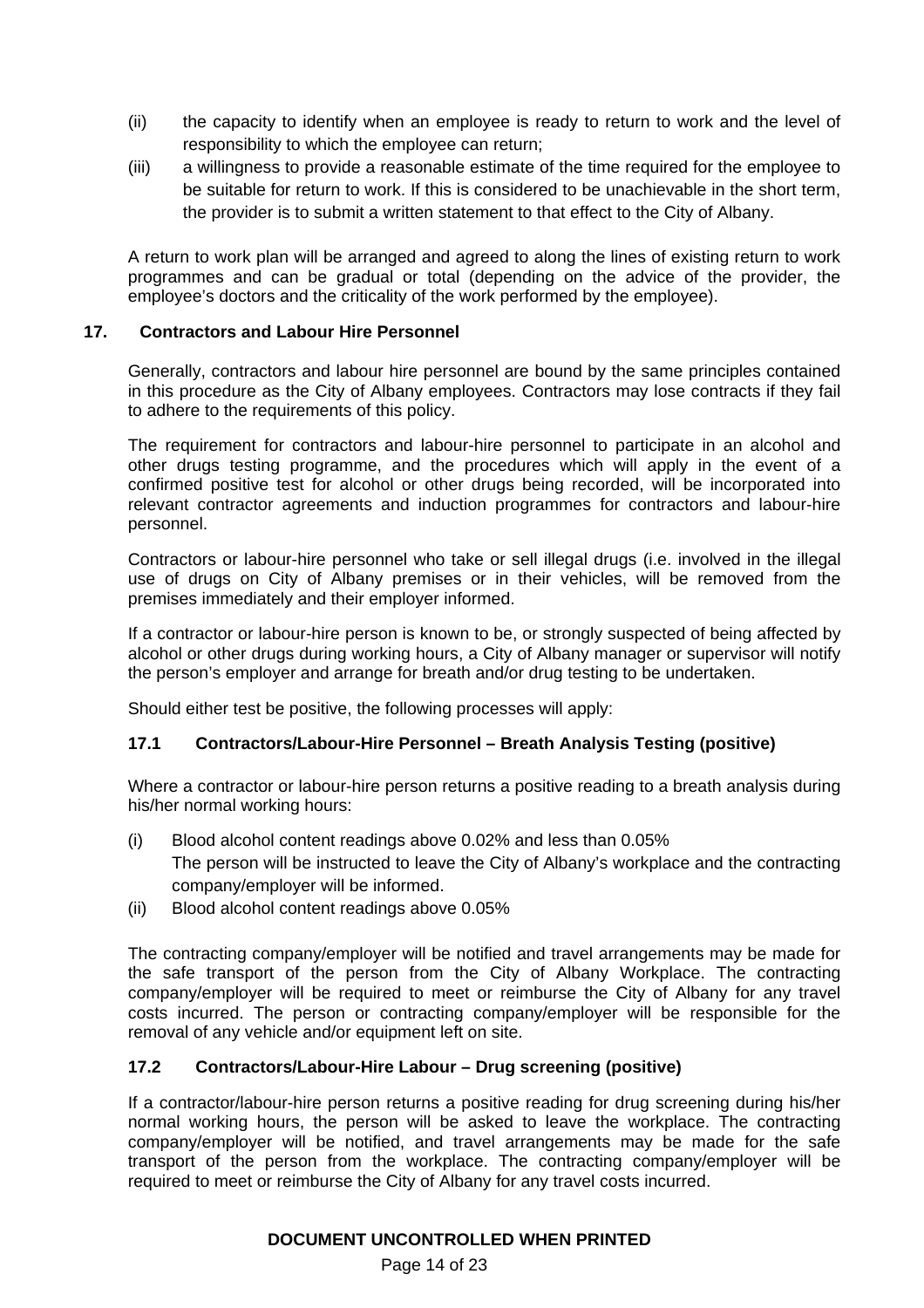The person or contracting company/employer will be responsible for the removal of any vehicle and/or equipment left on site.

# **17.3 Refusing a Test**

If the person refuses to undergo testing and/or attend for assessment, the consequences will be explained to the person, and the request repeated. Further refusal to undergo testing will be deemed as a failed screening result and the person will be asked to leave the workplace and his/her employer notified. Travel arrangements may be made for safe transport of the person from the workplace however the contracting company/employer will be required to meet or reimburse the City of Albany for any travel costs incurred.

# **18. Record Keeping and Confidentiality**

# **18.1 Records**

Records will be maintained on employees who are interviewed regarding misuse of alcohol and/or use of illicit drugs. The privacy of any records relating to work performance and counselling, treatment or rehabilitation must be protected.

The following practices will be applied to the treatment of records:

- Case notes generated by discussions between an employee and his/her counsellor are confidential and will not be shown to anyone within the organisation;
- For organisational purposes, counsellors will record only the fact that an employee was counselled and the date;
- Following a formal interview relating to a decline in work performance, a formal written record will be prepared by the manager or supervisor and a copy given to the employee;
- If an employee's work performance due to the misuse of alcohol or other drugs does not improve, and the employee is unwilling to undertake counselling or treatment, the existing documents relating to work performance will be included in the on-going personnel, performance management or discipline action and a copy placed on his/her personal file; and
- Work performance reports will only refer to an employee's personal problems contributing to their misuse of alcohol or other drugs if the employee has given permission for such problems to be taken into account in the management of work performance issues.

# **18.2 Confidentiality**

Confidentiality is fundamental to dealing with problems in the workplace that are related to the misuse of alcohol and other drugs in order to protect the privacy of individuals and to encourage employees' acceptance of prevention and treatment measures.

The practices the City of Albany will follow to ensure that the highest levels of confidentiality are maintained are:

- Conversations relating to work performance being affected by alcohol or other drugs will be conducted in private;
- All documentation relating to the implementation of this policy will be kept confidential;
- All positive test results will be placed on a "Medical in Confidence" file assigned to the individual concerned; and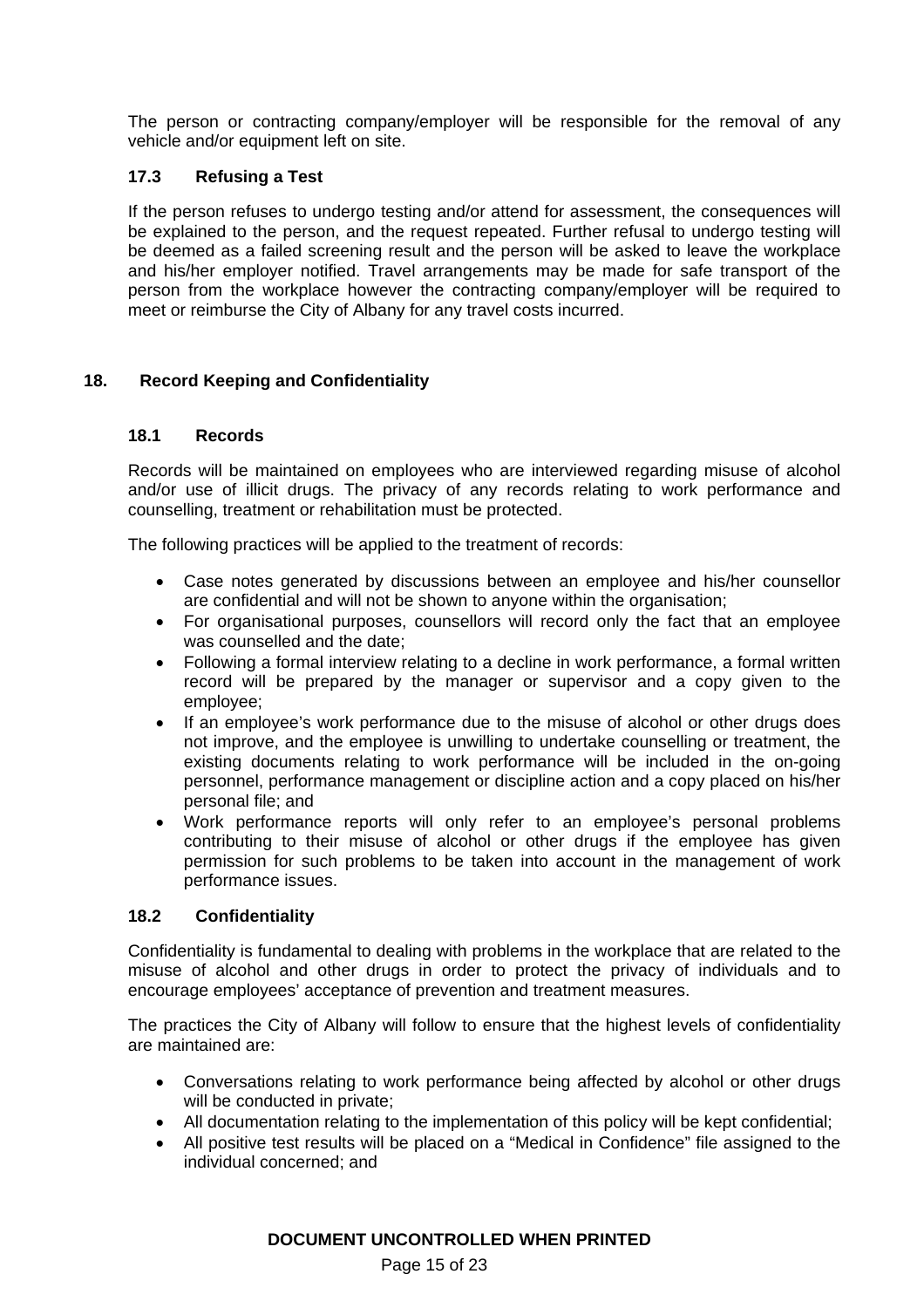The City of Albany will ensure that all counsellors providing services to their employees are aware of the confidentiality requirements relating to client information.

The City of Albany respects the rights of employees to privacy in matters relating to the use of counselling services, and will communicate those rights to employees. The practices to be implemented are:

- Information relating to counselling must be treated as confidential;
- Psychologists are bound by their code of conduct to respect the confidentiality of information obtained in the course of their work. They may disclose such information to others only with the consent of the client or the client's legal representative except in those cases where failure to disclose information would result in a clear danger to the individual or another person; and
- Counsellors who are not psychologists are not required to be registered with a professional association and therefore may not be bound by a code of conduct.

Employees may wish to have their manager or HR liaise with their counsellor. In this case, the employee must give written permission for the information to be disclosed. A manager may wish to know, for example, whether counselling is progressing satisfactorily, whether adjustments are needed to the employee's work and whether the counselling is likely to lead to an improvement in performance. A counsellor can provide this information without divulging information of a personal nature.

# **18.3 Legislative and Strategic Context**

The City of Albany has an obligation under the *Occupational Safety and Health Act 1984* to ensure that it provides a safe workplace for all of its employees, visitors and contractors. Associated documents:

- *Misuse of Drugs Act 1981;*
- *Road Traffic Act 1974; and*
- *Workers Compensation and Rehabilitation Act 1981.*

This policy relates to the following elements of the City of Albany Strategic Community Plan 2023

- **a. Key Theme:** 5. Civic Leadership
- **b. Strategic Objective**: 5.2 to provide strong, accountable leadership supported by a skilled and professional workforce.
- **c. Strategic Initiative**: 5.2.2 Develop contemporary service delivery and staff development programs.

# **18.4 Associated Documents**

- Misuse of Drugs Act 1981;
- Road Traffic Act 1974,
- Workers Compensation and Rehabilitation Act 1981;
- Occupational Health and Safety Policy;
- Employee Code of Conduct;
- Council Policy: Code of Conduct (Council Members, Committee Members, Staff and Volunteers);
- Managing and Improving Performance and Behaviour Procedure.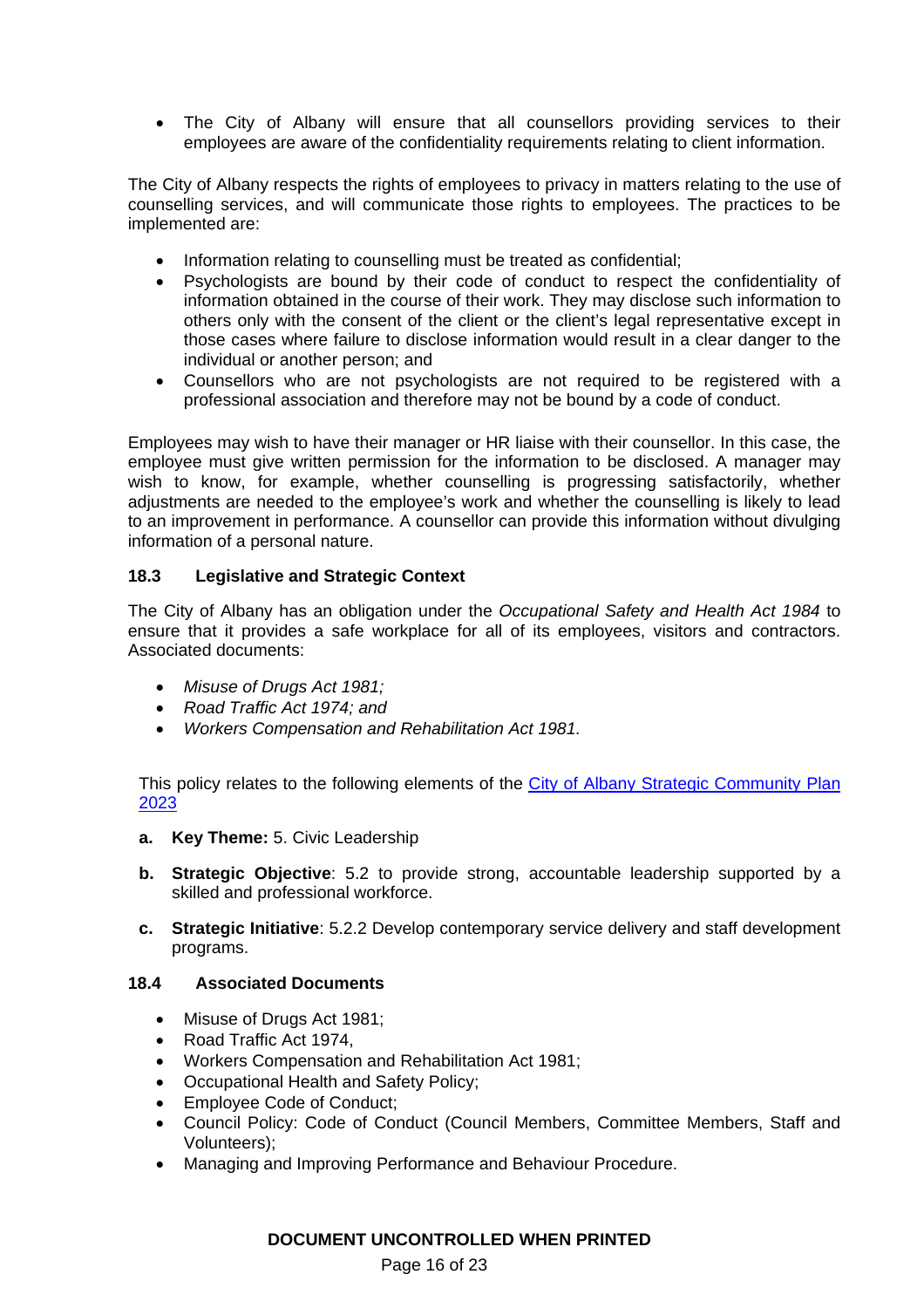# **Definitions**

In this policy, unless the context otherwise requires:

**Alcohol.** The intoxicating constituent of wine, beer, spirits and other alcoholic drinks. **Alcohol misuse.** Alcohol misuse means the consumption of alcohol that has the effect of:

- adversely affecting job performance:
- contributing to misconduct or unacceptable behaviour; or
- adversely affecting the fitness or health of the individual.

**Blanket testing.** Is a method of testing where during a period of time all staff, visitors and contractors will be tested in the workplace.

**Blood Alcohol Content (BAC)**. The level of alcohol in the blood expressed either in terms of milligrams per 100 millilitres of blood or as a percentage of this.

**Contractor.** A person or firm (excluding an Employee) that undertakes a contract to provide goods or services for the City of Albany.

**Drug.** Any chemical substance or compound, organic and/or inorganic, derived from a natural source or by synthetic formulation which, when taken by an individual, may modify one or more of the physiological, biochemical or psychological functions of that individual.

**Drug incident.** An occurrence where there is reason or evidence to suspect illegal use of a drug or drugs and is a notifiable incident as defined below.

**Employee.** Any servant, agent, officer or other personnel of the City of Albany

**Illegal use of drugs.** Includes the use of any drug which is inconsistent with, or is unrelated to, it's designed use. In the case of prohibited or restricted drugs (as defined by Commonwealth or State laws in Australia) illegal use of such drugs includes use without the authorised prescription by a legally qualified medical, dental or veterinary practitioner. 'Use' in this context includes possession, purchasing, selling, dealing in or administering the drug to oneself.

**Notifiable Incident.** An incident that raises a reasonable suspicion that an offence may have been committed within the workplace that is against the criminal law of the Commonwealth, or State law and involves an employee, an employee of a stakeholder, a contractor or subcontractor.

**Positive test result.** A finding by the approved accredited laboratory that confirms:

- The presence of a prohibited substance or associated metabolites in a sample provided by a person, or otherwise reveals the use by the person of a prohibited substance; and
- If there is a cut-off level for that substance or associated metabolites, that the cut-off level of the substance or associated metabolites has been exceeded.

**Prescription drug.** A substance that has been prescribed and supplied by an authorised person in accordance with the Poisons Regulations 1965.

**Prohibited Substance Testing Programme.** A programme for conducting urinalysis (or any other test determined to be appropriate) for the purpose of deterrence and the detection of prohibited substances.

**Urinalysis Programme.** A programme or periodic prohibited substance testing where the retention of an employee previously involved with the illegal use of drugs has been approved.

**Workplace.** All of those areas of the City of Albany's operations, including premises where an employee works or is likely to be during the course of their hours of work, or any place at which an employee is likely to be working in the course of carrying out their duties, in connection with the City of Albany.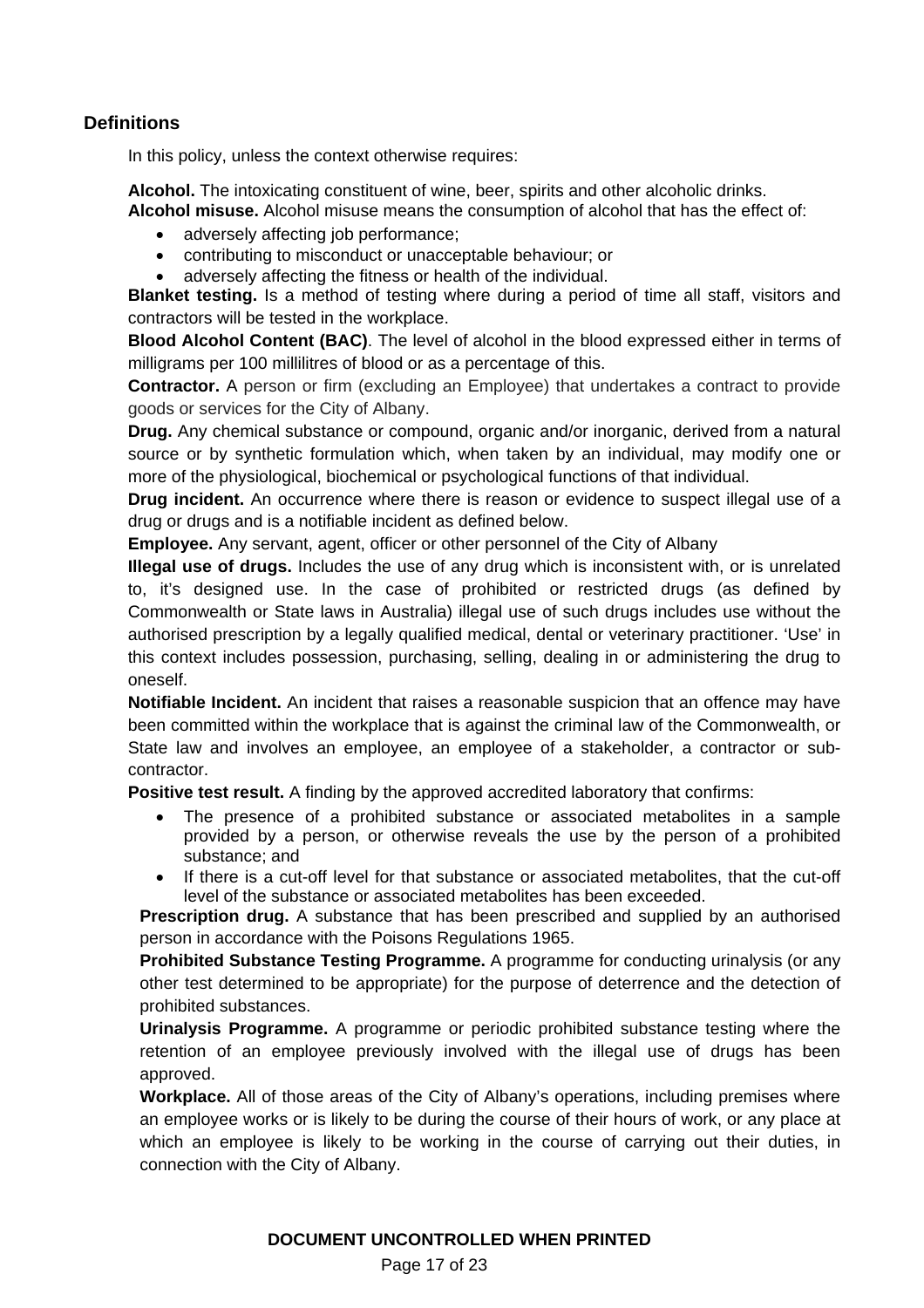# **ANNEXURE A**

# **Drug Terminology**

The categories of drugs and substances prohibited by the City of Albany are listed below as per the Australian Standard AS 4308 for drugs of abuse.

### **Sympathomimetic amines (Amphetamine type substances)**

Includes but is not limited to Amphetamines, benzylpiperazine, ephedrine methylamphetamine, pseudoephedrine, phentermine, methylenedioxyamphetamine (MDA), and methylenedioxymethylamphetamine(MDMA).

#### **Benzodiazepines**

Includes but is not limited to Alprazolam, oxazepam, temazepam, flunitrazepam, diazepam, nitrazepam, clonazepam (and/or their metabolites).

#### **Cannabis Metabolites**

Includes but is not limited to 11-nor-delta-9-tetrahydrocannabinol-9-carboxylic acid.

# **Cocaine Metabolites**

Includes but is not limited to Benzoyl ecgonine and ecgonine methyl ester.

# **Opiates**

Includes but is not limited to 6-acetylmorphine, codeine, morphine.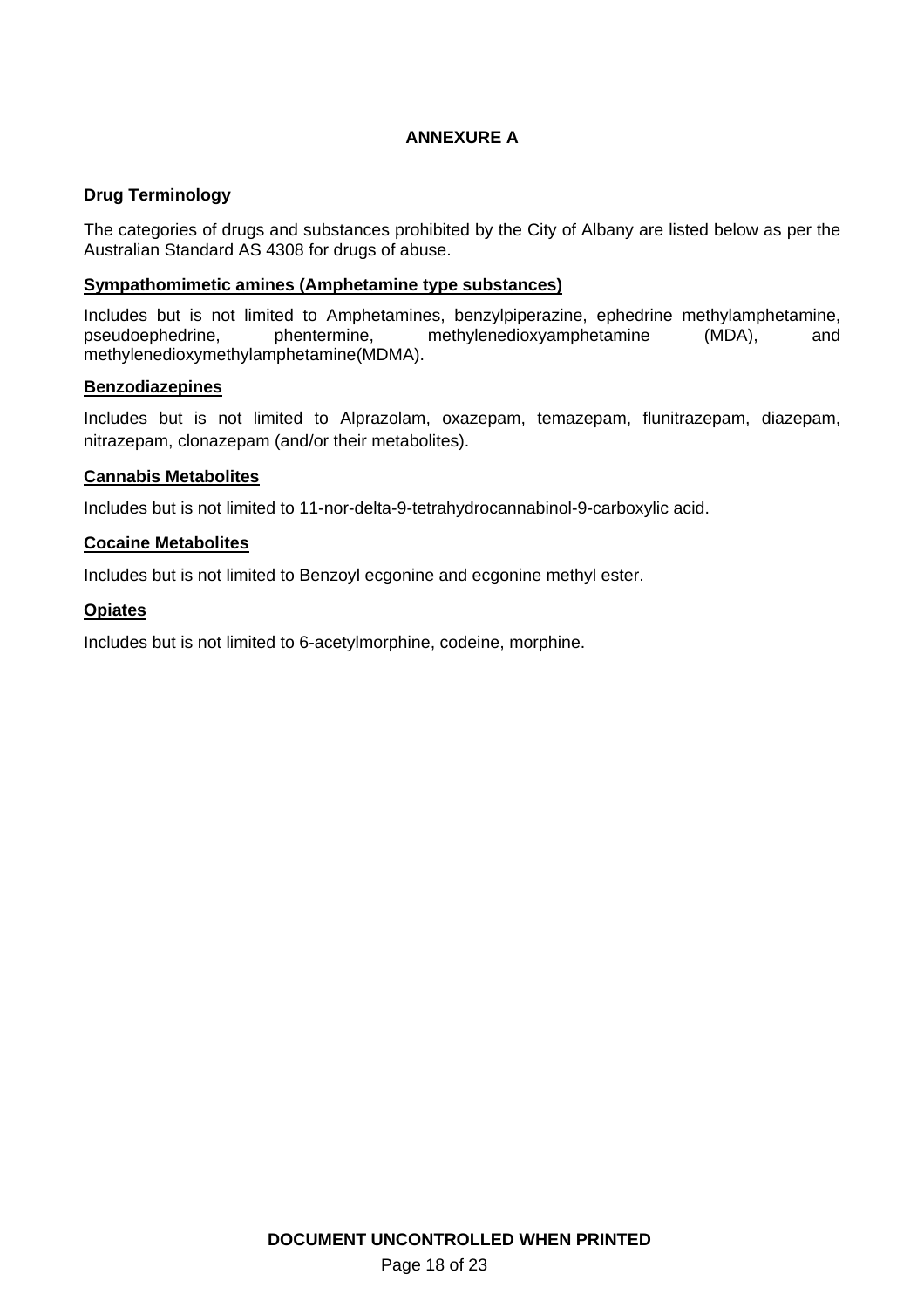# **ANNEXURE B**

#### **Sample collection procedures for breath alcohol tests**

The collector will complete part of the Breath Alcohol Test form with the employee's details and will then ask the employee for proof of identity and to sign certifying that the details on the form are correct and that the employee is willing to submit to the breath alcohol test.

The procedures for conducting the breath analysis will be explained by the collector.

The employee will be asked to blow into a mouthpiece attached to the breath analysis machine.

The results from the machine will be recorded on the Breath Alcohol Test form.

If the test is positive, printouts of the readings will be attached to the Breath Alcohol Test form.

Both the collector and the employee will sign the Breath Alcohol Test form.

The employee will also sign a statement that he/she will not drive a motor vehicle, perform safetysensitive work or operate machinery within the workplace area if the BAC reading is above 0.02%.

Where an employee has registered a BAC reading of less than 0.05% and he/she is permitted by their supervisor or manager to leave the site, the employee may be permitted to drive his or her private vehicle from the workplace site.

The designated manager from the City of Albany will be informed of any positive breath alcohol tests as soon as possible after the test has been completed.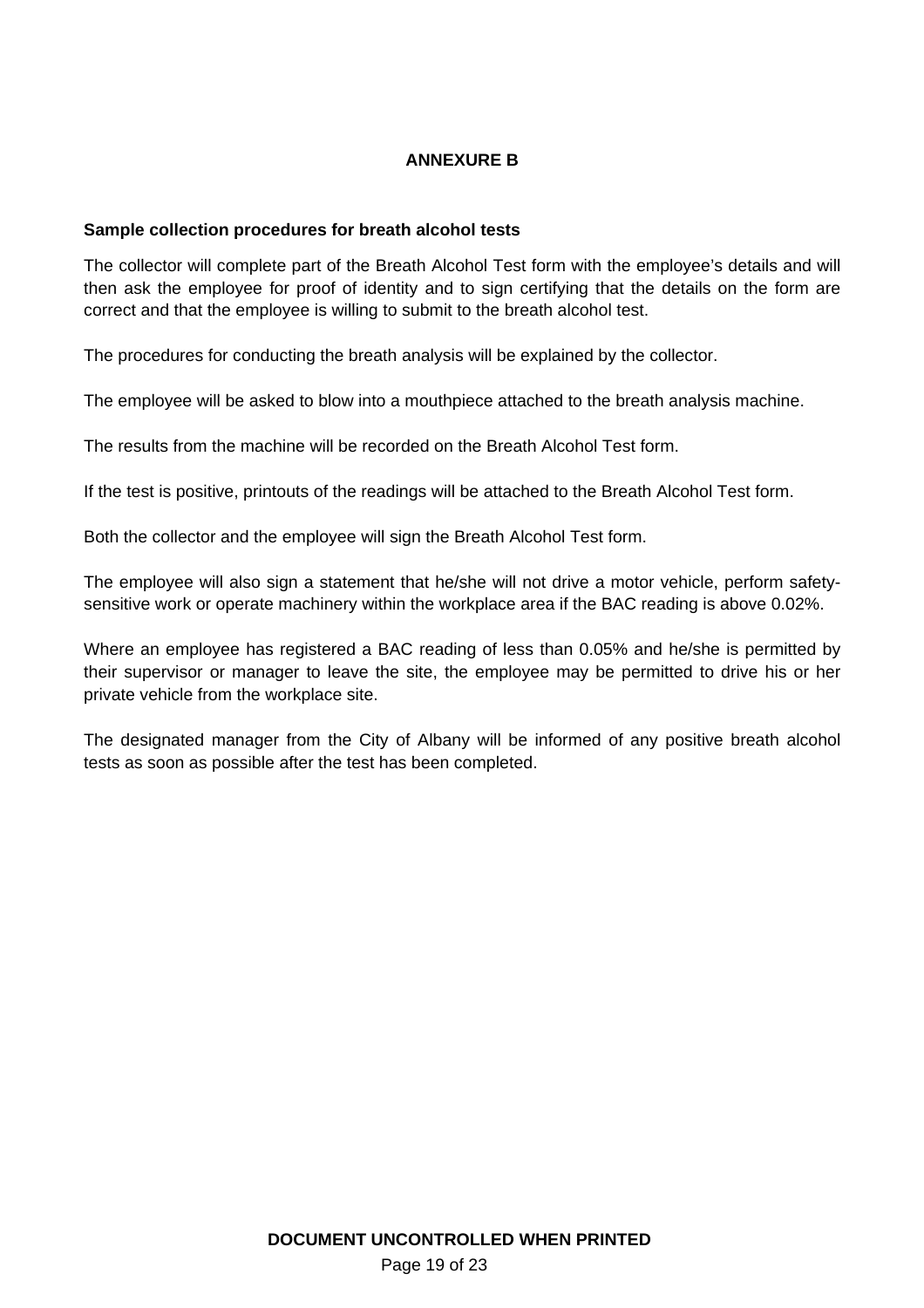# **ANNEXURE C**

# **Urine sample collection procedures for positive saliva drug tests**

The following procedures are to be used for the collection of samples to be analysed in accordance with Australian Standards AS 4308 "Recommended Practice for the Collection, Detection and Quantitation of Drugs of Abuse in urine" (and are subject to change to meet changing Australian Standards).

Any departure from the specified sample collection procedures will not invalidate a drug test result provided that the procedures followed do not cast doubt on the accuracy and reliability of the collection process with due regard to sample security and chain of custody requirements.

The collector will complete part of the Drug Test form with the employee's details and will then ask the employee for proof of identity and to sign certifying that the details on the form are correct and that the employee is willing to submit to the drug test.

The procedures for conducting the drug testing will be explained by the collector.

The employee will be asked to wash their hands. After this step the individual being tested will remain in the presence of the collector and will not have any access to such things as water or soap.

The employee being tested will provide the sample into a collection beaker in a stall, toilet cubicle or otherwise partitioned area that allows for individual privacy. The employee will then hand the beaker to the collector.

Upon receiving the sample, the collector will determine that there is sufficient sample to enable all required testing to be performed. In the event that there is insufficient urine for testing an additional sample will be collected. The normal amount of urine required is approximately 60 ml.

After the sample has been provided to the collector and sealed in its security case, the employee is permitted to wash his/her hands.

If the validity of the sample cannot be established, or if it is suspected that the sample may have been adulterated or substituted, then another specimen will be collected as soon as possible using the above procedures. Both samples will be forwarded to an accredited laboratory for testing in accordance with the analysis requirements set out in the Australian Standards AS 4308.

Both the collector and the employee will keep the sample in view at all times prior to it being sealed and labelled.

The sample will be transferred from the collection beaker into two bottles in approximately equal proportions. The second bottle will be referred to as the referee sample.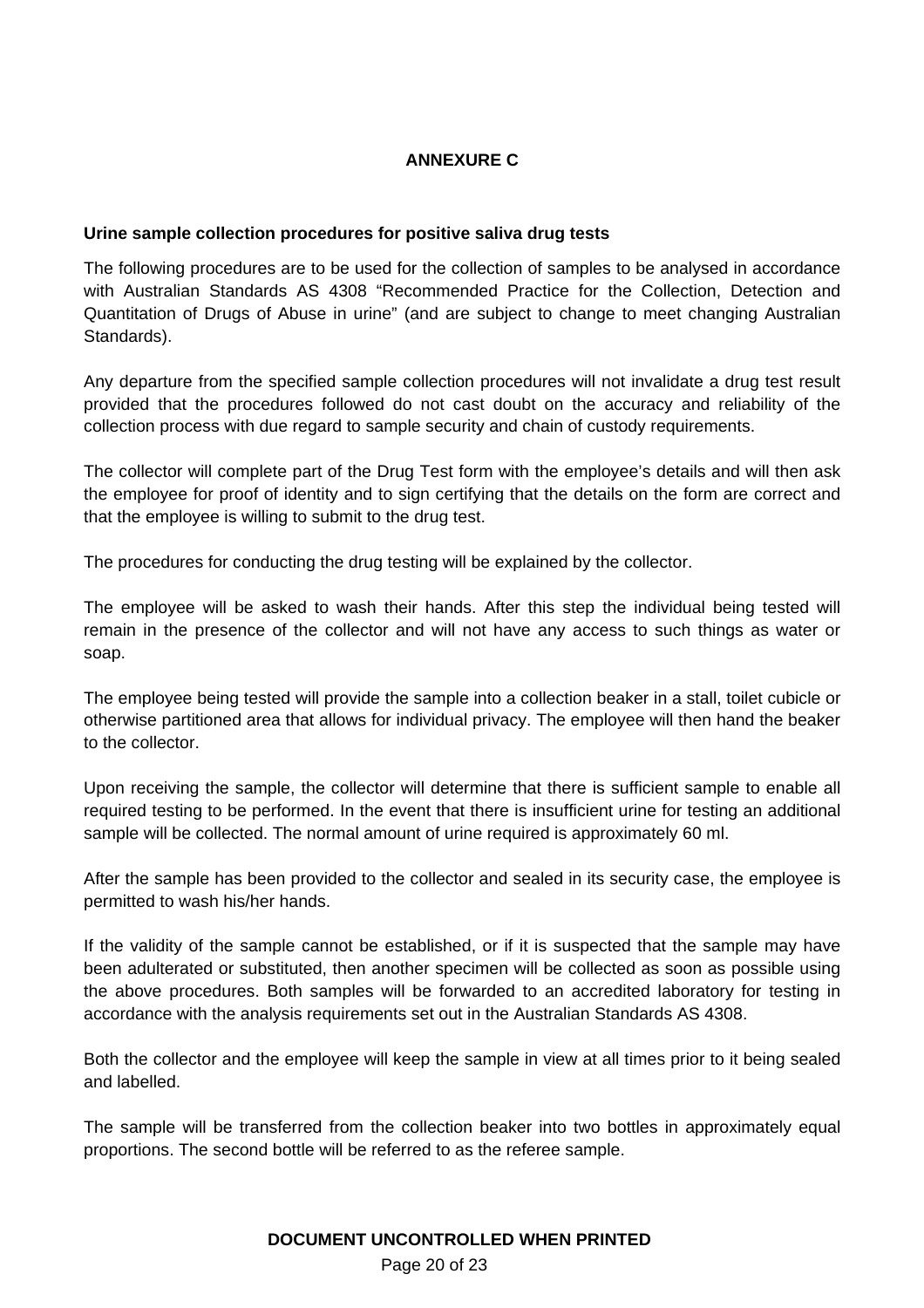Prior to the samples being sealed in a container, the employee will initial the identification seals on each bottle to certify that it is the sample collected from him or her. The identification seals will also list two unique identifiers and the date of the collection.

All the information contained on the identification seals will be entered onto the Drug Test form and will be signed by both the collector and the employee whose sample is being tested, certifying ownership of the sample provided as well as giving consent for the sample to be tested in accordance with the City of Albany's Drug and Alcohol Policy and the Australian Standards AS 4308. The employee will be given a copy of the Drug Test Form at the end of the sample collection and sealing procedures for his/her records.

Information will be provided to the employee on the identity of the laboratories performing the analysis, the employee's rights and responsibilities relating to the drug test and the name of the designated the City of Albany's Manager receiving the results.

Once the employee has been given their copy of the Drug Test form, he/she is permitted to leave the drug control room.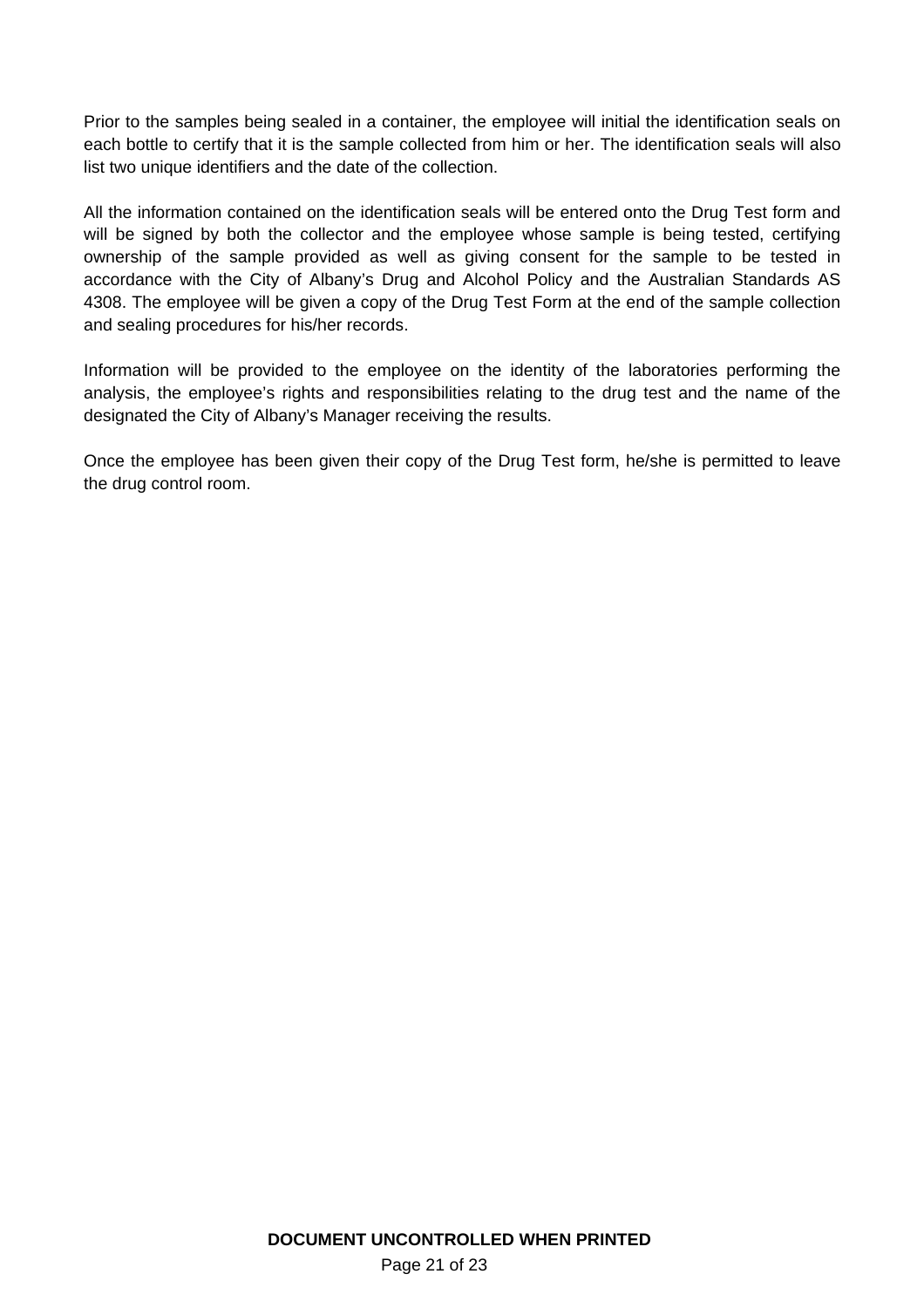# **ANNEXURE D**

# **S31- Exceptions**

# **CEO Approval (Alcohol consumption)**

Approval sought for: Business occasion / employee function Please circle applicable item.

Function details:

| Date:                              |
|------------------------------------|
| Venue:                             |
| Time of function:                  |
| Frequency e.g. Weekly Monthly etc: |
| Description:                       |

Recommending officer: Manager / Supervisor

ED Authorisation:

CEO approval:

Approval dates: .................. to .................

**Please return completed form to Human Resources.**